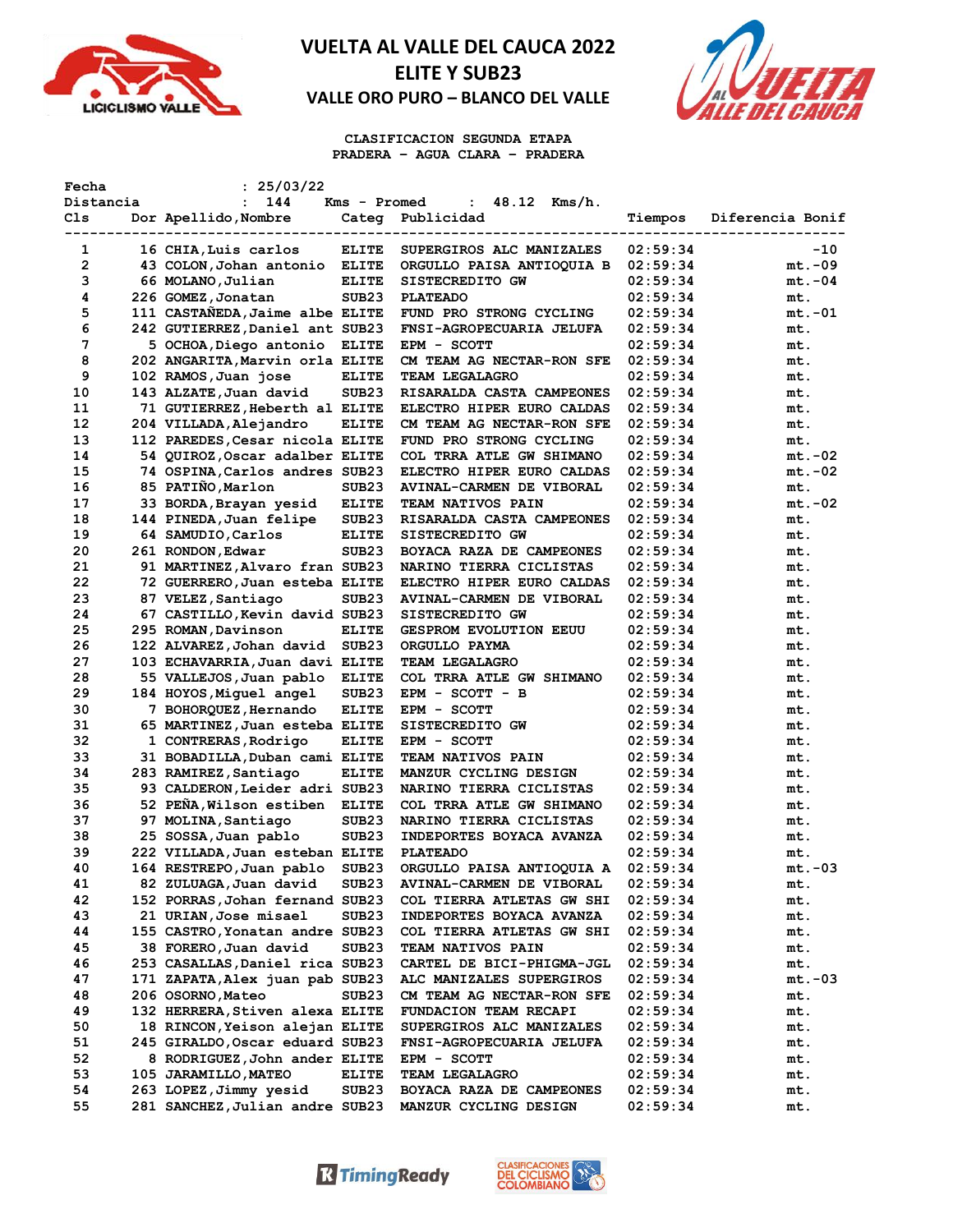



**CLASIFICACION SEGUNDA ETAPA PRADERA – AGUA CLARA – PRADERA**

| Fecha       | : 25/03/22                      |                   |                               |          |                  |
|-------------|---------------------------------|-------------------|-------------------------------|----------|------------------|
| Distancia   | 144<br>$\ddot{\phantom{a}}$     | Kms - Promed      | 48.12 Kms/h.<br>$\mathbf{r}$  |          |                  |
| Cls         | Dor Apellido, Nombre            | Categ             | Publicidad                    | Tiempos  | Diferencia Bonif |
| ----------- |                                 |                   | ----------                    |          |                  |
| 56          | 207 GOMEZ, Manuel de jesu SUB23 |                   | CM TEAM AG NECTAR-RON SFE     | 02:59:34 | mt.              |
| 57          | 6 MUNOZ, Cristian camil ELITE   |                   | EPM - SCOTT                   | 02:59:34 | mt.              |
| 58          | 185 CONTRERAS, Juan Sebas SUB23 |                   | $EPM - SCOTT - B$             | 02:59:34 | mt.              |
| 59          | 15 TABARES, Jordan felip ELITE  |                   | SUPERGIROS ALC MANIZALES      | 02:59:34 | mt.              |
| 60          | 145 DIAZ, Jair adenilzon SUB23  |                   | RISARALDA CASTA CAMPEONES     | 02:59:34 | mt.              |
| 61          | 63 GOMEZ, David santiago ELITE  |                   | SISTECREDITO GW               | 02:59:34 | mt.-01           |
| 62          | 154 OLAVE, Jhon alexander SUB23 |                   | COL TIERRA ATLETAS GW SHI     | 02:59:34 | mt.              |
| 63          | 241 ESPINEL, Erin fabian        | SUB <sub>23</sub> | FNSI-AGROPECUARIA JELUFA      | 02:59:34 | mt.              |
| 64          | 227 CANAS, Estiven              | SUB <sub>23</sub> | <b>PLATEADO</b>               | 02:59:34 | mt.              |
| 65          | 174 AMADOR, Juan jose           | <b>ELITE</b>      | ALC MANIZALES SUPERGIROS      | 02:59:34 | mt.              |
| 66          | 223 SANCHEZ, Kevin steven SUB23 |                   | <b>PLATEADO</b>               | 02:59:34 | mt.              |
| 67          | 201 MUÑOZ, Edison               | <b>ELITE</b>      | CM TEAM AG NECTAR-RON SFE     | 02:59:34 |                  |
| 68          | 44 OSORIO, Frank yair           |                   |                               |          | mt.              |
|             |                                 | <b>ELITE</b>      | ORGULLO PAISA ANTIOQUIA B     | 02:59:34 | mt.              |
| 69          | 84 VALENCIA, Uber david         | SUB <sub>23</sub> | AVINAL-CARMEN DE VIBORAL      | 02:59:34 | mt.              |
| 70          | 45 JARAMILLO, Daniel ale ELITE  |                   | ORGULLO PAISA ANTIOQUIA B     | 02:59:34 | mt.-01           |
| 71          | 136 PINILLA, Juan pablo         | SUB23             | FUNDACION TEAM RECAPI         | 02:59:34 | mt.              |
| 72          | 131 ARIZA, Heimarhanz           | <b>ELITE</b>      | FUNDACION TEAM RECAPI         | 02:59:34 | mt.              |
| 73          | 161 SANCHEZ, Mateo              | SUB <sub>23</sub> | ORGULLO PAISA ANTIOQUIA A     | 02:59:34 | mt.              |
| 74          | 75 URAN, Carlos alberto         | <b>ELITE</b>      | ELECTRO HIPER EURO CALDAS     | 02:59:34 | mt.              |
| 75          | 73 RAMIREZ, John stiven         | SUB <sub>23</sub> | ELECTRO HIPER EURO CALDAS     | 02:59:34 | mt.              |
| 76          | 221 GOMEZ, Yeison arley         | <b>ELITE</b>      | <b>PLATEADO</b>               | 02:59:34 | mt.              |
| 77          | 234 SANCHEZ, Anderzon est SUB23 |                   | ELECTRO CREDITOS CAUCA        | 02:59:34 | mt.              |
| 78          | 225 MARIN, Santiago             | SUB <sub>23</sub> | <b>PLATEADO</b>               | 02:59:34 | mt.              |
| 79          | 264 PATIÑO, Edwin alejand SUB23 |                   | BOYACA RAZA DE CAMPEONES      | 02:59:34 | mt.              |
| 80          | 215 SALAZAR, Miquel alber ELITE |                   | LIGA CICLISMO QUINDIO         | 02:59:34 | mt.              |
| 81          | 32 APARICIO, Jair antoni ELITE  |                   | <b>TEAM NATIVOS PAIN</b>      | 02:59:34 | mt.              |
| 82          | 216 PENA, Jose raul             | SUB <sub>23</sub> | LIGA CICLISMO QUINDIO         | 02:59:34 | mt.              |
| 83          | 244 MEDINA, Cesar augusto SUB23 |                   | FNSI-AGROPECUARIA JELUFA      | 02:59:34 | mt.              |
| 84          | 118 JOSSA, Carlos Stiven SUB23  |                   | FUND PRO STRONG CYCLING       | 02:59:34 | mt.              |
| 85          | 83 TORO, Felipe                 | SUB <sub>23</sub> | AVINAL-CARMEN DE VIBORAL      | 02:59:34 | mt.              |
| 86          | 237 ORTIZ, Daniel               | <b>ELITE</b>      | ELECTRO CREDITOS CAUCA        | 02:59:34 | mt.              |
| 87          | 151 FLOREZ, Frank sebasti SUB23 |                   | COL TIERRA ATLETAS GW SHI     | 02:59:34 | mt.              |
| 88          | 175 MACA, Leison damian         | <b>ELITE</b>      | ALC MANIZALES SUPERGIROS      | 02:59:34 | mt.              |
| 89          | 124 TABARES, Julio cesar        | SUB <sub>23</sub> | ORGULLO PAYMA                 | 02:59:34 | mt.              |
| 90          | 104 GARCIA, Nicolas david ELITE |                   | TEAM LEGALAGRO                | 02:59:34 | mt.              |
| 91          | 251 GOMEZ, Daniel felipe        | SUB <sub>23</sub> | CARTEL DE BICI-PHIGMA-JGL     | 02:59:34 | mt.              |
| 92          | 26 VARGAS, Adrian enriqu ELITE  |                   | INDEPORTES BOYACA AVANZA      | 02:59:34 | mt.              |
| 93          | 231 RUIZ, Brayan fernando SUB23 |                   | ELECTRO CREDITOS CAUCA        | 02:59:34 | mt.              |
| 94          | 51 ATAPUMA, Jhon darwin ELITE   |                   | COL TRRA ATLE GW SHIMANO      | 02:59:34 | mt.              |
| 95          | 134 VARGAS, Marlon camilo ELITE |                   | <b>FUNDACION TEAM RECAPI</b>  | 02:59:34 | mt.              |
| 96          | 101 QUICENO, Luis hernan        | <b>ELITE</b>      | <b>TEAM LEGALAGRO</b>         | 02:59:34 | mt.              |
| 97          | 53 MENDOZA, Omar alberto ELITE  |                   |                               |          |                  |
| 98          |                                 |                   | COL TRRA ATLE GW SHIMANO      | 02:59:34 | mt.              |
|             | 183 HERRERA, Manuel david SUB23 |                   | $EPM - SCOTT - B$             | 02:59:34 | mt.              |
| 99          | 243 LOPEZ, Juan carlos          | SUB <sub>23</sub> | FNSI-AGROPECUARIA JELUFA      | 02:59:34 | mt.              |
| 100         | 81 CARDONA, Julian              | <b>ELITE</b>      | AVINAL-CARMEN DE VIBORAL      | 02:59:34 | mt.              |
| 101         | 186 PIRA, Segundo omar          | SUB <sub>23</sub> | EPM - SCOTT - B               | 02:59:34 | mt.              |
| 102         | 142 CASTILLO, Juan camilo SUB23 |                   | RISARALDA CASTA CAMPEONES     | 02:59:34 | mt.              |
| 103         | 141 ARBELAEZ, Juan camilo ELITE |                   | RISARALDA CASTA CAMPEONES     | 02:59:34 | mt.              |
| 104         | 117 ECHEVERRY, Isaias           | <b>ELITE</b>      | FUND PRO STRONG CYCLING       | 02:59:34 | mt.              |
| 105         | 254 ALBARRACIN, Sebastian SUB23 |                   | CARTEL DE BICI-PHIGMA-JGL     | 02:59:34 | mt.              |
| 106         | 173 RUIZ,Alejandro              | <b>ELITE</b>      | ALC MANIZALES SUPERGIROS      | 02:59:34 | mt.              |
| 107         | 293 RAMIREZ, Jhoan sebast SUB23 |                   | <b>GESPROM EVOLUTION EEUU</b> | 02:59:34 | mt.              |
| 108         | 255 BAEZ, Brayan                | <b>ELITE</b>      | CARTEL DE BICI-PHIGMA-JGL     | 02:59:34 | mt.              |
| 109         | 284 RODRIGUEZ, Juan manue SUB23 |                   | MANZUR CYCLING DESIGN         | 02:59:34 | mt.              |
| 110         | 203 OSORIO,Edison estefa ELITE  |                   | CM TEAM AG NECTAR-RON SFE     | 02:59:34 | mt.              |

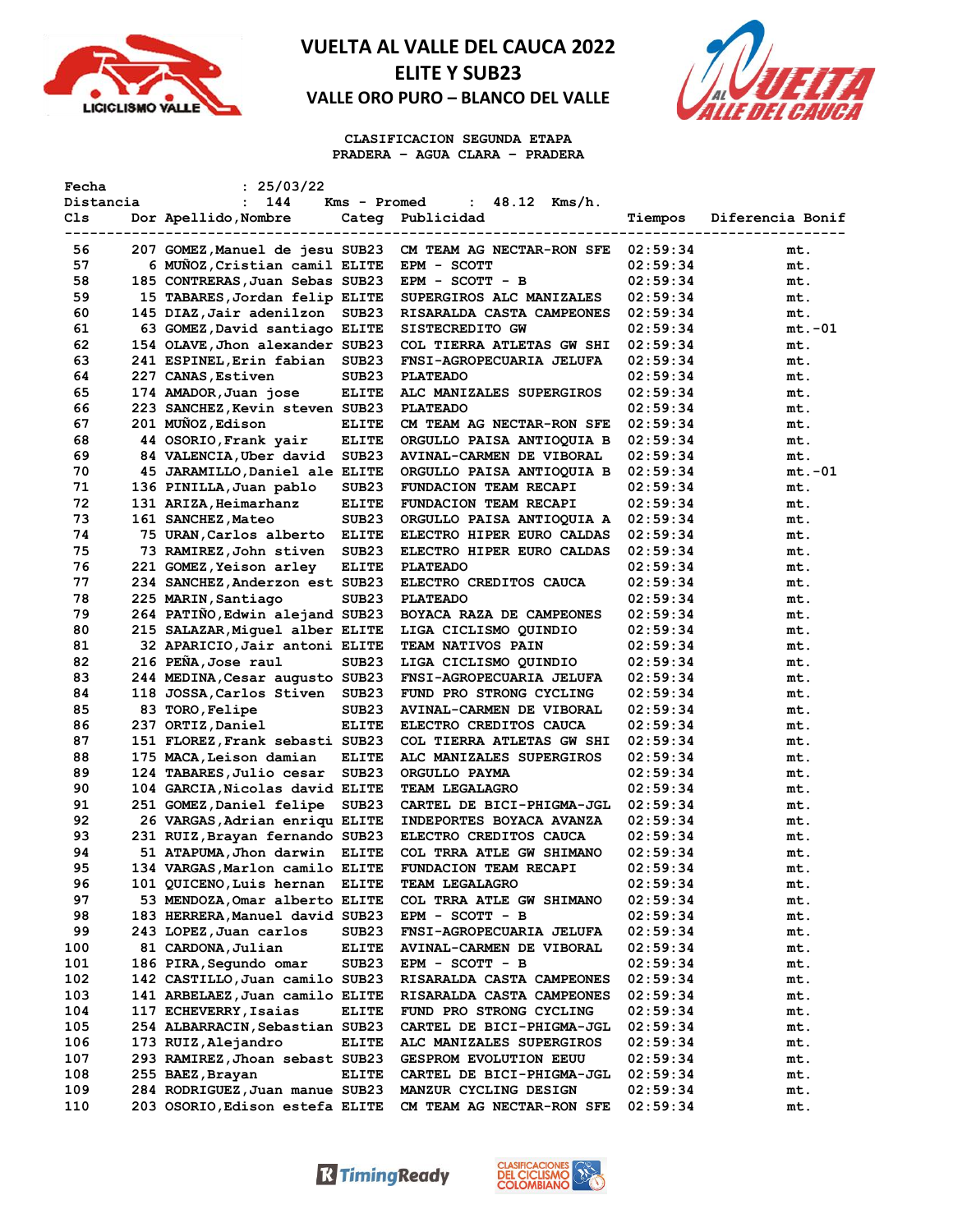



**CLASIFICACION SEGUNDA ETAPA PRADERA – AGUA CLARA – PRADERA**

| Fecha      | : 25/03/22                      |                   |                                 |          |                  |
|------------|---------------------------------|-------------------|---------------------------------|----------|------------------|
| Distancia  | 144<br>$\mathbf{L}$             | Kms - Promed      | 48.12<br>Kms/h.<br>$\mathbf{L}$ |          |                  |
| Cls        | Dor Apellido, Nombre            | Categ             | Publicidad                      | Tiempos  | Diferencia Bonif |
| ---------- |                                 | --------          |                                 |          |                  |
| 111        | 153 MOLANO, Brayan estive SUB23 |                   | COL TIERRA ATLETAS GW SHI       | 02:59:34 | mt.              |
| 112        | 114 RAMIREZ, Ruberth            | <b>ELITE</b>      | FUND PRO STRONG CYCLING         | 02:59:34 | mt.              |
| 113        | 35 ABRIL, Jhon alexander ELITE  |                   | TEAM NATIVOS PAIN               | 02:59:34 | mt.              |
| 114        | 12 MARTINEZ, Luis miquel ELITE  |                   | SUPERGIROS ALC MANIZALES        | 02:59:34 | mt.              |
| 115        | 34 SANCHEZ, Yerson eduar ELITE  |                   | TEAM NATIVOS PAIN               | 02:59:34 | mt.              |
| 116        | 176 MORENO, Salvador            | <b>ELITE</b>      | ALC MANIZALES SUPERGIROS        | 02:59:34 | mt.              |
| 117        | 126 RUBIO, Jose noe             | SUB <sub>23</sub> | ORGULLO PAYMA                   | 02:59:34 | mt.              |
| 118        | 116 SANDOVAL, Edwin alexa ELITE |                   | FUND PRO STRONG CYCLING         | 02:59:34 | mt.              |
| 119        | 77 OSORIO, Sergio               | SUB <sub>23</sub> | ELECTRO HIPER EURO CALDAS       | 02:59:34 | mt.              |
| 120        | 177 NAVARRO, Royner             | <b>ELITE</b>      | ALC MANIZALES SUPERGIROS        | 02:59:34 | mt.              |
| 121        | 123 RINCON, Santiago            | SUB <sub>23</sub> | ORGULLO PAYMA                   | 02:59:34 | mt.              |
| 122        | 62 BENAVIDES, Diego andr ELITE  |                   | SISTECREDITO GW                 | 02:59:34 | mt.              |
| 123        | 46 CASTAÑO, Sebastian al ELITE  |                   | ORGULLO PAISA ANTIOQUIA B       | 02:59:34 | mt.              |
| 124        | 162 ECHAVARRIA, Alonso          | SUB <sub>23</sub> | ORGULLO PAISA ANTIOQUIA A       | 02:59:34 | mt.              |
| 125        | 61 GUERRERO, Juan diego         | <b>ELITE</b>      | SISTECREDITO GW                 | 02:59:34 | mt.              |
| 126        | 146 RODRIGUEZ, Guillermo        | SUB <sub>23</sub> | RISARALDA CASTA CAMPEONES       | 02:59:34 | mt.              |
|            |                                 |                   |                                 |          |                  |
| 127        | 291 GONZALEZ, Juan pablo        | SUB <sub>23</sub> | <b>GESPROM EVOLUTION EEUU</b>   | 02:59:34 | mt.              |
| 128        | 135 RIVERA, Hector sebast ELITE |                   | FUNDACION TEAM RECAPI           | 02:59:34 | mt.              |
| 129        | 113 QUETAMA, Yeison ubarl ELITE |                   | FUND PRO STRONG CYCLING         | 02:59:34 | mt.              |
| 130        | 14 CARVAJAL, Edwin andre ELITE  |                   | SUPERGIROS ALC MANIZALES        | 02:59:34 | mt.              |
| 131        | 252 RESTREPO, Cristian ca ELITE |                   | CARTEL DE BICI-PHIGMA-JGL       | 02:59:34 | mt.              |
| 132        | 285 HARTRICH, Coulton jam ELITE |                   | MANZUR CYCLING DESIGN           | 02:59:34 | mt.              |
| 133        | 172 SUAREZ, Juan manuel         | SUB23             | ALC MANIZALES SUPERGIROS        | 02:59:34 | mt.              |
| 134        | 95 RIASCO, JUAN FELIPE          | SUB <sub>23</sub> | NARINO TIERRA CICLISTAS         | 02:59:34 | mt.              |
| 135        | 96 BASTIDAS, Julian maur SUB23  |                   | NARINO TIERRA CICLISTAS         | 02:59:34 | mt.              |
| 136        | 205 CARDONA, Julian             | SUB23             | CM TEAM AG NECTAR-RON SFE       | 02:59:34 | mt.              |
| 137        | 236 CHITAN, Javier mauric SUB23 |                   | ELECTRO CREDITOS CAUCA          | 02:59:34 | mt.              |
| 138        | 246 GONZALEZ, Roman             | SUB23             | FNSI-AGROPECUARIA JELUFA        | 02:59:34 | mt.              |
| 139        | 22 FERNANDEZ, Oscar hern SUB23  |                   | INDEPORTES BOYACA AVANZA        | 02:59:34 | mt.              |
| 140        | 165 RENDON, Juan tito           | SUB23             | ORGULLO PAISA ANTIOQUIA A       | 02:59:34 | mt.              |
| 141        | 294 CRUZ,Jairo Andres           | SUB <sub>23</sub> | <b>GESPROM EVOLUTION EEUU</b>   | 02:59:34 | mt.              |
| 142        | 94 MORA, David camilo           | SUB <sub>23</sub> | <b>NARINO TIERRA CICLISTAS</b>  | 02:59:34 | mt.              |
| 143        | 147 VIRGUEZ, Brayan santi SUB23 |                   | RISARALDA CASTA CAMPEONES       | 02:59:34 | mt.              |
| 144        | 3 SUAREZ, Juan pablo            | ELITE             | EPM - SCOTT                     | 02:59:34 | mt.              |
| 145        | 224 ALVAREZ, Carlos alber SUB23 |                   | <b>PLATEADO</b>                 | 02:59:34 | mt.              |
| 146        | 41 GIL, Angel alexander         | <b>ELITE</b>      | ORGULLO PAISA ANTIOQUIA B       | 02:59:34 | mt.              |
| 147        | 92 CASTRO, Marlon fernan SUB23  |                   | <b>NARINO TIERRA CICLISTAS</b>  | 02:59:34 | mt.              |
| 148        | 17 SUAZA, Bernando albei ELITE  |                   | SUPERGIROS ALC MANIZALES        | 02:59:34 | mt.              |
| 149        | 13 CHAPARRO, Didier alon ELITE  |                   | SUPERGIROS ALC MANIZALES        | 02:59:34 | mt.              |
| 150        | 265 GUZMAN, Dayan eduardo SUB23 |                   | BOYACA RAZA DE CAMPEONES        | 02:59:34 | mt.              |
| 151        | 42 OSORIO, Juan felipe          | <b>ELITE</b>      | ORGULLO PAISA ANTIOQUIA B       | 02:59:34 | mt.              |
| 152        | 228 LOPERA, Juan pablo          | SUB <sub>23</sub> | <b>PLATEADO</b>                 | 02:59:34 | mt.              |
| 153        | 292 CARVAJAL, Hugo leandr SUB23 |                   | <b>GESPROM EVOLUTION EEUU</b>   | 02:59:34 | mt.              |
| 154        | 11 GONZALEZ, Javier stev ELITE  |                   | SUPERGIROS ALC MANIZALES        | 02:59:34 | mt.              |
| 155        | 36 AVILA, Jose luis             | SUB <sub>23</sub> | TEAM NATIVOS PAIN               | 02:59:34 |                  |
| 156        | 163 BARBOZA, Juan manuel        | SUB <sub>23</sub> |                                 | 02:59:34 | mt.<br>mt.       |
|            | 218 LASSO, Brayan asdrual SUB23 |                   | ORGULLO PAISA ANTIOQUIA A       |          |                  |
| 157        |                                 |                   | LIGA CICLISMO QUINDIO           | 02:59:34 | mt.              |
| 158        | 233 MOLINA, Yeison david        | SUB <sub>23</sub> | ELECTRO CREDITOS CAUCA          | 02:59:34 | mt.              |
| 159        | 297 MOLINA, Cristhian           | <b>ELITE</b>      | GESPROM EVOLUTION EEUU          | 02:59:34 | mt.              |
| 160        | 98 BURBANO, Juan Diego          | SUB23             | NARINO TIERRA CICLISTAS         | 03:08:04 | $8:30$ min.      |
| 161        | 133 LESMES, Jhoan sebasti SUB23 |                   | FUNDACION TEAM RECAPI           | 03:10:44 | $11:10$ min.     |

**Corredores clasificados : 161**



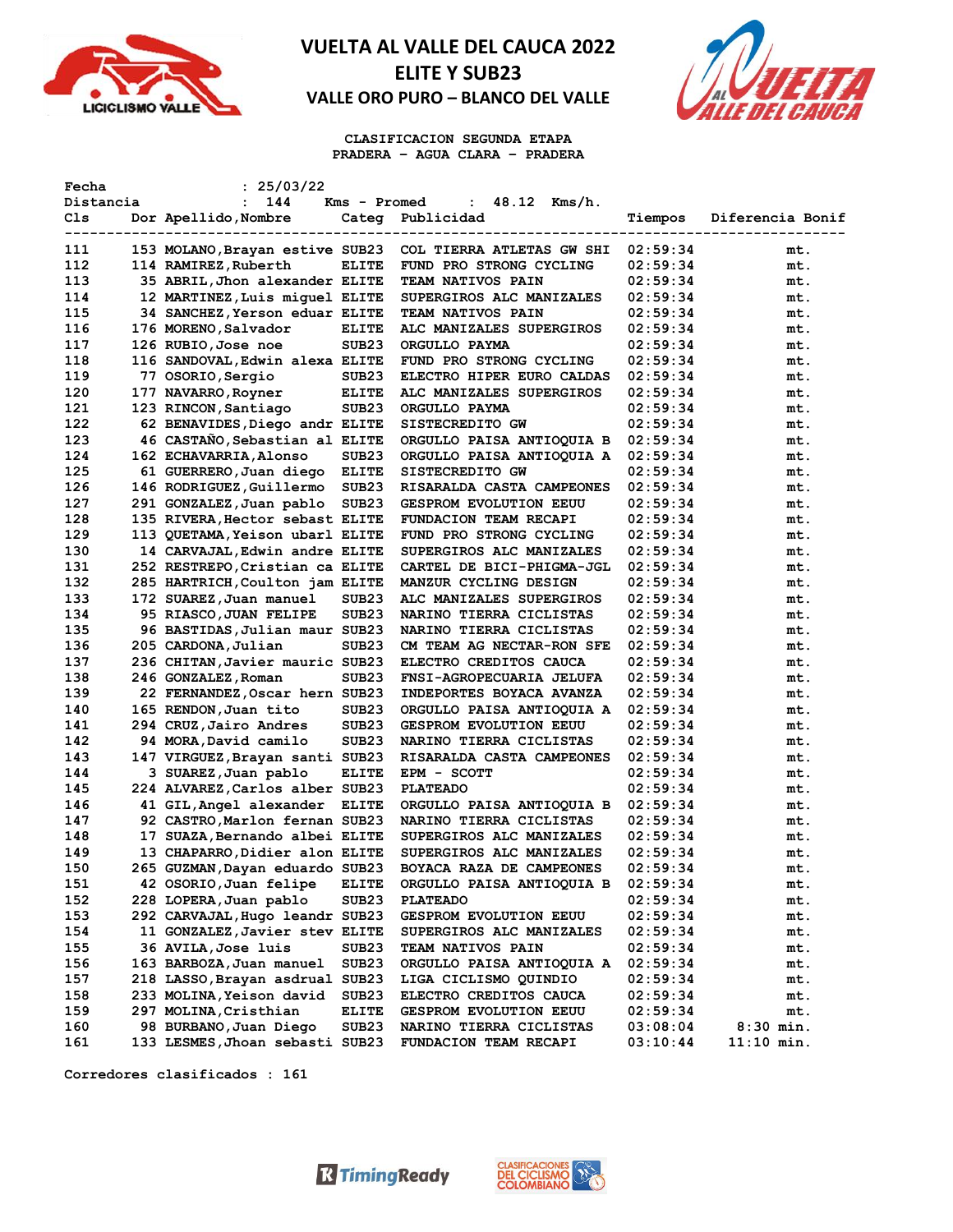



### **CLASIFICACION SUB23 DE LA ETAPA**

| 1              | 226 GOMEZ, Jonatan              | SUB <sub>23</sub> | <b>PLATEADO</b>                    | 02:59:34 | mt. |
|----------------|---------------------------------|-------------------|------------------------------------|----------|-----|
| $\overline{2}$ | 242 GUTIERREZ, Daniel ant SUB23 |                   | FNSI-AGROPECUARIA JELUFA           | 02:59:34 | mt. |
| 3              | 143 ALZATE, Juan david          | SUB <sub>23</sub> | RISARALDA CASTA CAMPEONES 02:59:34 |          | mt. |
| 4              | 74 OSPINA, Carlos andres SUB23  |                   | ELECTRO HIPER EURO CALDAS 02:59:34 |          | mt. |
| 5              | 85 PATIÑO, Marlon               | SUB <sub>23</sub> | AVINAL-CARMEN DE VIBORAL           | 02:59:34 | mt. |
| 6              | 144 PINEDA, Juan felipe         | SUB <sub>23</sub> | RISARALDA CASTA CAMPEONES          | 02:59:34 | mt. |
| 7              | 261 RONDON, Edwar               | SUB <sub>23</sub> | BOYACA RAZA DE CAMPEONES           | 02:59:34 | mt. |
| 8              | 91 MARTINEZ, Alvaro fran SUB23  |                   | NARINO TIERRA CICLISTAS            | 02:59:34 | mt. |
| 9              | 87 VELEZ, Santiago              | SUB <sub>23</sub> | AVINAL-CARMEN DE VIBORAL           | 02:59:34 | mt. |
| 10             | 67 CASTILLO, Kevin david SUB23  |                   | SISTECREDITO GW                    | 02:59:34 | mt. |
| 11             | 122 ALVAREZ, Johan david        | SUB <sub>23</sub> | ORGULLO PAYMA                      | 02:59:34 | mt. |
| 12             | 184 HOYOS,Miguel angel          | SUB <sub>23</sub> | $EPM - SCOTT - B$                  | 02:59:34 | mt. |
| 13             | 93 CALDERON, Leider adri SUB23  |                   | NARINO TIERRA CICLISTAS            | 02:59:34 | mt. |
| 14             | 97 MOLINA, Santiago             | SUB <sub>23</sub> | NARINO TIERRA CICLISTAS            | 02:59:34 | mt. |
| 15             | 25 SOSSA, Juan pablo            | SUB <sub>23</sub> | INDEPORTES BOYACA AVANZA           | 02:59:34 | mt. |
| 16             | 164 RESTREPO, Juan pablo        | SUB <sub>23</sub> | ORGULLO PAISA ANTIOQUIA A 02:59:34 |          | mt. |
| 17             | 82 ZULUAGA, Juan david          | SUB <sub>23</sub> | <b>AVINAL-CARMEN DE VIBORAL</b>    | 02:59:34 | mt. |
| 18             | 152 PORRAS, Johan fernand SUB23 |                   | COL TIERRA ATLETAS GW SHI 02:59:34 |          | mt. |
| 19             | 21 URIAN, Jose misael           | SUB <sub>23</sub> | INDEPORTES BOYACA AVANZA           | 02:59:34 | mt. |
| 20             | 155 CASTRO, Yonatan andre SUB23 |                   | COL TIERRA ATLETAS GW SHI 02:59:34 |          | mt. |
| 21             | 38 FORERO, Juan david           | SUB <sub>23</sub> | TEAM NATIVOS PAIN                  | 02:59:34 | mt. |
| 22             | 253 CASALLAS, Daniel rica SUB23 |                   | CARTEL DE BICI-PHIGMA-JGL 02:59:34 |          | mt. |
| 23             | 171 ZAPATA, Alex juan pab SUB23 |                   | ALC MANIZALES SUPERGIROS           | 02:59:34 | mt. |
| 24             | 206 OSORNO, Mateo               | SUB <sub>23</sub> | CM TEAM AG NECTAR-RON SFE 02:59:34 |          | mt. |
| 25             | 245 GIRALDO, Oscar eduard SUB23 |                   | FNSI-AGROPECUARIA JELUFA           | 02:59:34 | mt. |
| 26             | 263 LOPEZ, Jimmy yesid          | SUB <sub>23</sub> | BOYACA RAZA DE CAMPEONES           | 02:59:34 | mt. |
| 27             | 281 SANCHEZ, Julian andre SUB23 |                   | MANZUR CYCLING DESIGN              | 02:59:34 | mt. |
| 28             | 207 GOMEZ, Manuel de jesu SUB23 |                   | CM TEAM AG NECTAR-RON SFE 02:59:34 |          | mt. |
| 29             | 185 CONTRERAS, Juan Sebas SUB23 |                   | EPM - SCOTT - B                    | 02:59:34 | mt. |
| 30             | 145 DIAZ, Jair adenilzon        | SUB <sub>23</sub> | RISARALDA CASTA CAMPEONES 02:59:34 |          | mt. |
| 31             | 154 OLAVE, Jhon alexander SUB23 |                   | COL TIERRA ATLETAS GW SHI 02:59:34 |          | mt. |
| 32             | 241 ESPINEL, Erin fabian        | SUB <sub>23</sub> | FNSI-AGROPECUARIA JELUFA           | 02:59:34 | mt. |
| 33             | 227 CANAS, Estiven              | SUB <sub>23</sub> | <b>PLATEADO</b>                    | 02:59:34 | mt. |
| 34             | 223 SANCHEZ, Kevin steven SUB23 |                   | <b>PLATEADO</b>                    | 02:59:34 | mt. |
| 35             | 84 VALENCIA, Uber david         | SUB <sub>23</sub> | AVINAL-CARMEN DE VIBORAL           | 02:59:34 | mt. |
| 36             | 136 PINILLA, Juan pablo         | SUB <sub>23</sub> | FUNDACION TEAM RECAPI              | 02:59:34 | mt. |
| 37             | 161 SANCHEZ, Mateo              | SUB <sub>23</sub> | ORGULLO PAISA ANTIOQUIA A 02:59:34 |          | mt. |
| 38             | 73 RAMIREZ, John stiven         | SUB <sub>23</sub> | ELECTRO HIPER EURO CALDAS 02:59:34 |          | mt. |
| 39             | 234 SANCHEZ, Anderzon est SUB23 |                   | ELECTRO CREDITOS CAUCA             | 02:59:34 | mt. |
| 40             | 225 MARIN, Santiago             | SUB <sub>23</sub> | <b>PLATEADO</b>                    | 02:59:34 | mt. |
| 41             | 264 PATINO, Edwin alejand SUB23 |                   | BOYACA RAZA DE CAMPEONES           | 02:59:34 | mt. |
| 42             | 216 PEÑA, Jose raul             | SUB <sub>23</sub> | LIGA CICLISMO QUINDIO              | 02:59:34 | mt. |
| 43             | 244 MEDINA, Cesar augusto SUB23 |                   | FNSI-AGROPECUARIA JELUFA           | 02:59:34 | mt. |
| 44             | 118 JOSSA, Carlos Stiven        | SUB23             | FUND PRO STRONG CYCLING            | 02:59:34 | mt. |
| 45             | 83 TORO, Felipe                 | SUB23             | AVINAL-CARMEN DE VIBORAL           | 02:59:34 | mt. |
| 46             | 151 FLOREZ, Frank sebasti SUB23 |                   | COL TIERRA ATLETAS GW SHI 02:59:34 |          | mt. |
| 47             | 124 TABARES, Julio cesar        | SUB <sub>23</sub> | ORGULLO PAYMA                      | 02:59:34 | mt. |
| 48             | 251 GOMEZ, Daniel felipe        | SUB23             | CARTEL DE BICI-PHIGMA-JGL 02:59:34 |          | mt. |
| 49             | 231 RUIZ, Brayan fernando SUB23 |                   | ELECTRO CREDITOS CAUCA             | 02:59:34 | mt. |
| 50             | 183 HERRERA, Manuel david SUB23 |                   | EPM - SCOTT - B                    | 02:59:34 | mt. |
| 51             | 243 LOPEZ, Juan carlos          | SUB <sub>23</sub> | FNSI-AGROPECUARIA JELUFA           | 02:59:34 | mt. |
| 52             | 186 PIRA, Segundo omar          | SUB23             | EPM - SCOTT - B                    | 02:59:34 | mt. |
| 53             | 142 CASTILLO, Juan camilo SUB23 |                   | RISARALDA CASTA CAMPEONES 02:59:34 |          | mt. |
| 54             | 254 ALBARRACIN, Sebastian SUB23 |                   | CARTEL DE BICI-PHIGMA-JGL 02:59:34 |          | mt. |
| 55             | 293 RAMIREZ, Jhoan sebast SUB23 |                   | <b>GESPROM EVOLUTION EEUU</b>      | 02:59:34 | mt. |
| 56             | 284 RODRIGUEZ, Juan manue SUB23 |                   | MANZUR CYCLING DESIGN              | 02:59:34 | mt. |
| 57             | 153 MOLANO, Brayan estive SUB23 |                   | COL TIERRA ATLETAS GW SHI 02:59:34 |          | mt. |
| 58             | 126 RUBIO, Jose noe             | SUB23             | ORGULLO PAYMA                      | 02:59:34 | mt. |
| 59             | 77 OSORIO, Sergio               | SUB23             | ELECTRO HIPER EURO CALDAS 02:59:34 |          | mt. |
| 60             | 123 RINCON, Santiago            | SUB23             | ORGULLO PAYMA                      | 02:59:34 | mt. |
|                |                                 |                   |                                    |          |     |

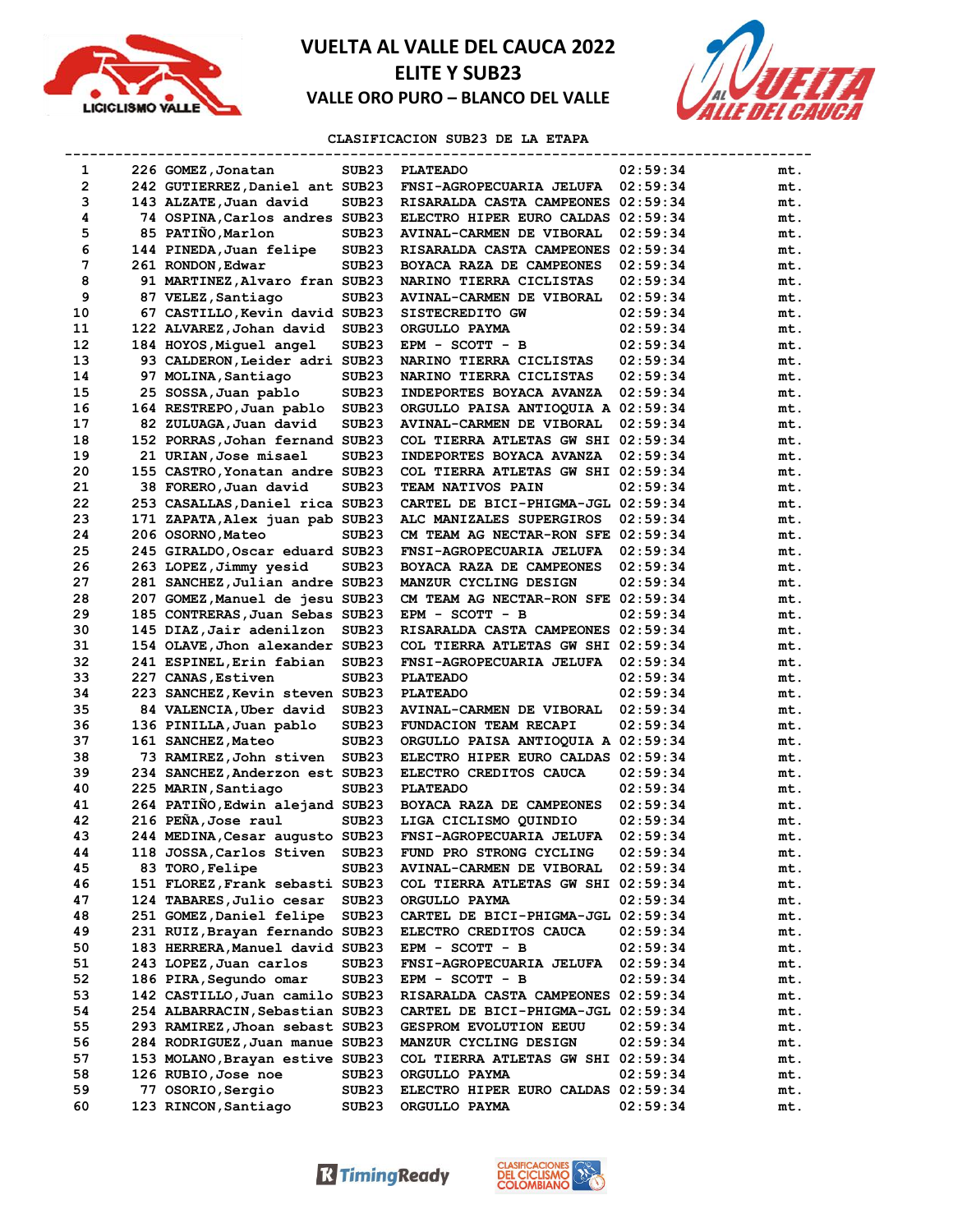



**CLASIFICACION SUB23 DE LA ETAPA**

| 61 | 162 ECHAVARRIA, Alonso          | SUB23             | ORGULLO PAISA ANTIOQUIA A 02:59:34 |          | mt.          |
|----|---------------------------------|-------------------|------------------------------------|----------|--------------|
| 62 | 146 RODRIGUEZ, Guillermo        | SUB <sub>23</sub> | RISARALDA CASTA CAMPEONES 02:59:34 |          | mt.          |
| 63 | 291 GONZALEZ, Juan pablo        | SUB <sub>23</sub> | <b>GESPROM EVOLUTION EEUU</b>      | 02:59:34 | mt.          |
| 64 | 172 SUAREZ, Juan manuel         | SUB <sub>23</sub> | ALC MANIZALES SUPERGIROS           | 02:59:34 | mt.          |
| 65 | 95 RIASCO, JUAN FELIPE          | SUB <sub>23</sub> | NARINO TIERRA CICLISTAS            | 02:59:34 | mt.          |
| 66 | 96 BASTIDAS, Julian maur SUB23  |                   | NARINO TIERRA CICLISTAS            | 02:59:34 | mt.          |
| 67 | 205 CARDONA, Julian             | SUB23             | CM TEAM AG NECTAR-RON SFE          | 02:59:34 | mt.          |
| 68 | 236 CHITAN, Javier mauric SUB23 |                   | ELECTRO CREDITOS CAUCA             | 02:59:34 | mt.          |
| 69 | 246 GONZALEZ, Roman             | SUB <sub>23</sub> | FNSI-AGROPECUARIA JELUFA           | 02:59:34 | mt.          |
| 70 | 22 FERNANDEZ, Oscar hern SUB23  |                   | INDEPORTES BOYACA AVANZA           | 02:59:34 | mt.          |
| 71 | 165 RENDON, Juan tito           | SUB <sub>23</sub> | ORGULLO PAISA ANTIOQUIA A          | 02:59:34 | mt.          |
| 72 | 294 CRUZ,Jairo Andres           | SUB <sub>23</sub> | <b>GESPROM EVOLUTION EEUU</b>      | 02:59:34 | mt.          |
| 73 | 94 MORA, David camilo           | SUB <sub>23</sub> | NARINO TIERRA CICLISTAS            | 02:59:34 | mt.          |
| 74 | 147 VIRGUEZ, Brayan santi SUB23 |                   | RISARALDA CASTA CAMPEONES          | 02:59:34 | mt.          |
| 75 | 224 ALVAREZ, Carlos alber SUB23 |                   | <b>PLATEADO</b>                    | 02:59:34 | mt.          |
| 76 | 92 CASTRO, Marlon fernan SUB23  |                   | NARINO TIERRA CICLISTAS            | 02:59:34 | mt.          |
| 77 | 265 GUZMAN, Dayan eduardo SUB23 |                   | BOYACA RAZA DE CAMPEONES           | 02:59:34 | mt.          |
| 78 | 228 LOPERA, Juan pablo          | SUB <sub>23</sub> | <b>PLATEADO</b>                    | 02:59:34 | mt.          |
| 79 | 292 CARVAJAL, Hugo leandr SUB23 |                   | <b>GESPROM EVOLUTION EEUU</b>      | 02:59:34 | mt.          |
| 80 | 36 AVILA, Jose luis             | SUB <sub>23</sub> | <b>TEAM NATIVOS PAIN</b>           | 02:59:34 | mt.          |
| 81 | 163 BARBOZA, Juan manuel        | SUB <sub>23</sub> | ORGULLO PAISA ANTIOQUIA A          | 02:59:34 | mt.          |
| 82 | 218 LASSO, Brayan asdrual SUB23 |                   | LIGA CICLISMO OUINDIO              | 02:59:34 | mt.          |
| 83 | 233 MOLINA, Yeison david        | SUB <sub>23</sub> | ELECTRO CREDITOS CAUCA             | 02:59:34 | mt.          |
| 84 | 98 BURBANO, Juan Diego          | SUB <sub>23</sub> | NARINO TIERRA CICLISTAS            | 03:08:04 | $8:30$ min.  |
| 85 | 133 LESMES, Jhoan sebasti SUB23 |                   | FUNDACION TEAM RECAPI              | 03:10:44 | $11:10$ min. |

### **CLASIFICACION POR EQUIPOS DE LA ETAPA**

|                  | 1 SISTECREDITO GW 08:58:42                  |            |     |
|------------------|---------------------------------------------|------------|-----|
|                  | 2 ELECTRO HIPER EURO CALDAS 08:58:42 a      |            | mt. |
|                  | 3 CM TEAM AG NECTAR-RON SFE 08:58:42 a      |            | mt. |
| 4                | $08:58:42$ a<br>EPM - SCOTT                 |            | mt. |
|                  | 5 COL TRRA ATLE GW SHIMANO 08:58:42 a       |            | mt. |
| 6                | AVINAL-CARMEN DE VIBORAL 08:58:42 a         |            | mt. |
| 7                | RISARALDA CASTA CAMPEONES 08:58:42 a        |            | mt. |
| 8                | TEAM LEGALAGRO 08:58:42 a                   |            | mt. |
| 9                | NARINO TIERRA CICLISTAS 08:58:42 a          |            | mt. |
| 10               | TEAM NATIVOS PAIN 08:58:42 a                |            | mt. |
| 11               | FUND PRO STRONG CYCLING 08:58:42 a mt.      |            |     |
| 12 <sup>12</sup> | <b>PLATEADO</b><br>$08:58:42$ a             |            | mt. |
| 13               | SUPERGIROS ALC MANIZALES 08:58:42 a         |            | mt. |
| 14               | FNSI-AGROPECUARIA JELUFA 08:58:42 a         |            | mt. |
|                  | 15 ORGULLO PAISA ANTIOQUIA B 08:58:42 a mt. |            |     |
| 16               | COL TIERRA ATLETAS GW SHI $08:58:42$ a      |            | mt. |
| 17               | BOYACA RAZA DE CAMPEONES 08:58:42 a         |            | mt. |
| 18               | INDEPORTES BOYACA AVANZA 08:58:42 a         |            | mt. |
| 19               | EPM - SCOTT - B $08:58:42$ a                |            | mt. |
| 20               | FUNDACION TEAM RECAPI $08:58:42$ a          |            | mt. |
| 21               | MANZUR CYCLING DESIGN 08:58:42 a            |            | mt. |
| 22.              | ALC MANIZALES SUPERGIROS 08:58:42 a         |            | mt. |
| 23.              | $08:58:42$ a<br>ORGULLO PAYMA               |            | mt. |
| 24               | ORGULLO PAISA ANTIOQUIA A 08:58:42 a        |            | mt. |
| 25               | CARTEL DE BICI-PHIGMA-JGL $08:58:42$ a      |            | mt. |
| 26               | ELECTRO CREDITOS CAUCA 08:58:42 a           |            | mt. |
| 27               | GESPROM EVOLUTION EEUU 08:58:42 a           |            | mt. |
| 28               | LIGA CICLISMO QUINDIO                       | 08:58:42 a | mt. |

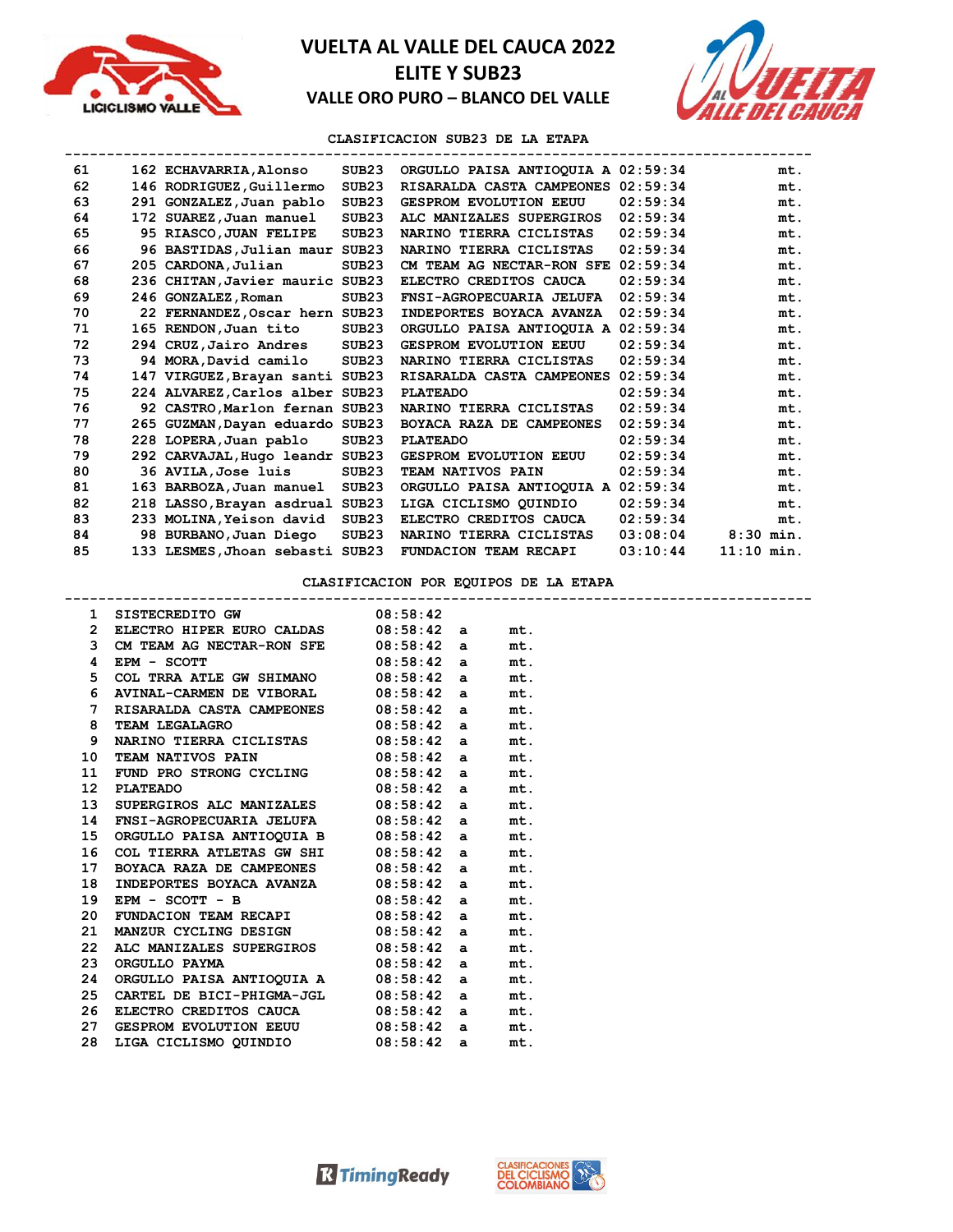



**PASOS DE LAS METAS VOLANTES**

| 43. | COLON Johan antonio        | ORGULLO PAISA ANT        | 5 pts |
|-----|----------------------------|--------------------------|-------|
|     | 74 OSPINA Carlos andres    | <b>ELECTRO HIPER EUR</b> | 3 pts |
|     | 111 CASTANEDA Jaime albe   | FUND PRO STRONG C        | 2 pts |
|     |                            |                          |       |
|     | Meta Volante de : VUELTA 4 |                          |       |
|     | 171 ZAPATA Alex juan pab   | ALC MANIZALES SUP        | 5 pts |
|     | 33 BORDA Brayan yesid      | <b>TEAM NATIVOS PAIN</b> | 3 pts |
| 45  | JARAMILLO Daniel ale       | ORGULLO PAISA ANT        | 2 pts |
|     | Meta Volante de : VUELTA 6 |                          |       |
| 164 | RESTREPO Juan pablo        | ORGULLO PAISA ANT        | 5 pts |
|     | 54 QUIROZ Oscar adalber    | COL TRRA ATLE GW         | 3 pts |
| 63. | GOMEZ David santiago       | SISTECREDITO GW          | 2 pts |

#### **CLASIFICACION POR PUNTOS DE LA ETAPA**

| 1            |     | 16 CHIA, Luis carlos                   | ELITE | SUPERGIROS ALC MANIZALES                                 | 15 Pts |
|--------------|-----|----------------------------------------|-------|----------------------------------------------------------|--------|
| $\mathbf{2}$ | 43  | COLON, Johan antonio ELITE             |       | ORGULLO PAISA ANTIOQUIA B                                | 12 Pts |
| 3            | 66  | MOLANO, Julian                         |       | ELITE SISTECREDITO GW                                    | 10 Pts |
| 4            | 226 | GOMEZ, Jonatan SUB23                   |       | PLATEADO                                                 | 8 Pts  |
| 5            | 111 |                                        |       | CASTANEDA, Jaime albe ELITE FUND PRO STRONG CYCLING      | 7 Pts  |
| 6            |     |                                        |       | 242 GUTIERREZ, Daniel ant SUB23 FNSI-AGROPECUARIA JELUFA | 6 Pts  |
| 7            | 5   | OCHOA, Diego antonio ELITE EPM - SCOTT |       |                                                          | 5 Pts  |
| 8            | 202 |                                        |       | ANGARITA, Marvin orla ELITE CM TEAM AG NECTAR-RON SFE    | 4 Pts  |
| 9            | 102 | RAMOS, Juan jose ELITE                 |       | <b>TEAM LEGALAGRO</b>                                    | 3 Pts  |
| 10           | 143 |                                        |       | ALZATE, Juan david SUB23 RISARALDA CASTA CAMPEONES       | 2 Pts  |



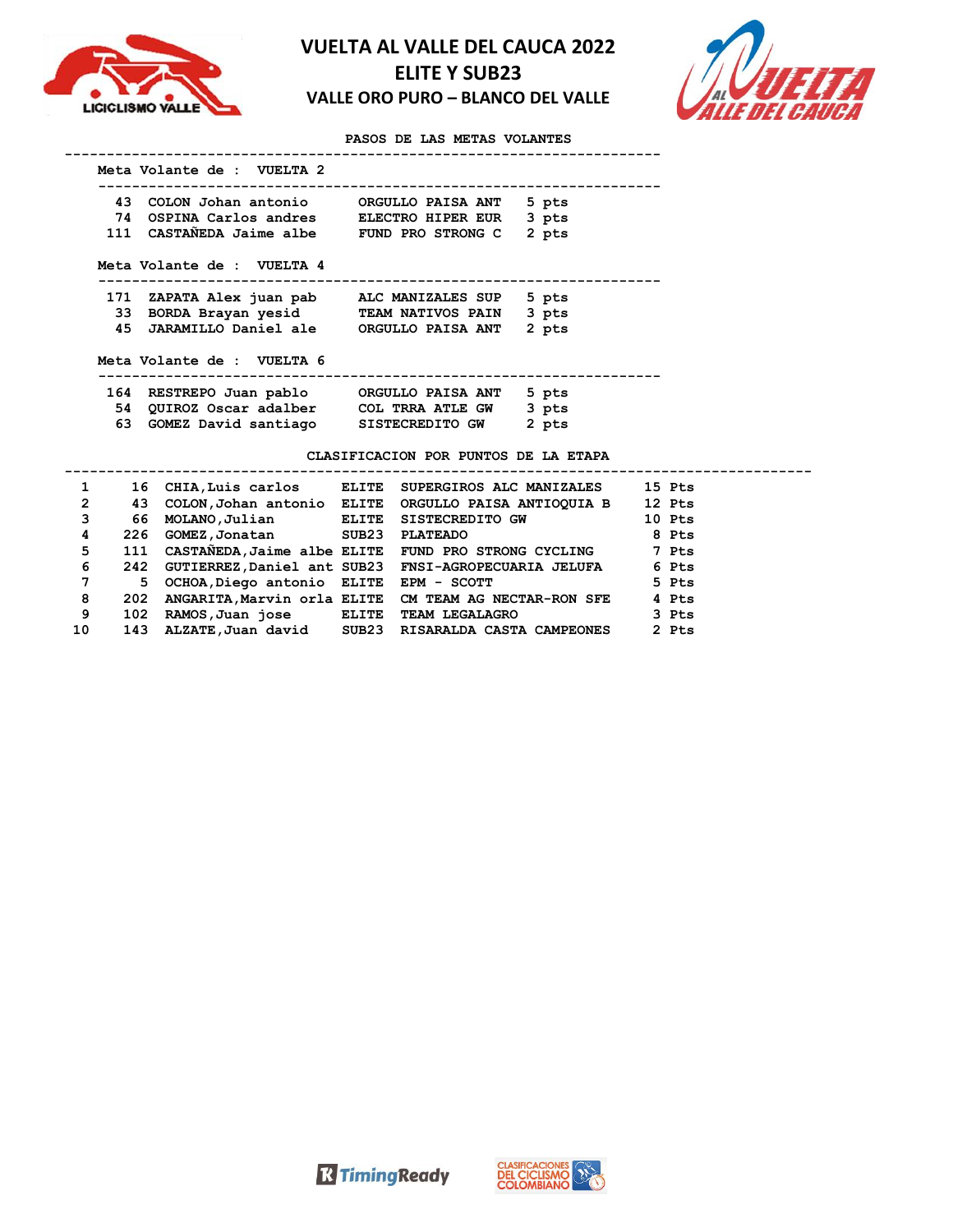



#### **CLASIFICACION GENERAL**

**DESPUES DE LA SEGUNDA ETAPA PRADERA – AGUA CLARA – PRADERA**

**Fecha : 25/03/22**

**Distancia acumulada : 281.6 Kms - Promed : 49.66 Kms/hora.**

| Cls     | Dor | Apellido, Nombre              |                   | Categ Publicidad              | Tiempos          | Diferencia |
|---------|-----|-------------------------------|-------------------|-------------------------------|------------------|------------|
| $1. -$  | 64  | SAMUDIO, Carlos               | <b>ELITE</b>      | SISTECREDITO GW               | $05:40:02-000$   |            |
| $2 -$   | 8   | RODRIGUEZ, John anderso ELITE |                   | EPM - SCOTT                   | $05:40:07-000$ a | 5          |
| $3 -$   | 63  | GOMEZ, David santiago         | <b>ELITE</b>      | SISTECREDITO GW               | $05:40:08-000$ a | 6          |
| $4. -$  | 87  | VELEZ, Santiago               | SUB <sub>23</sub> | AVINAL-CARMEN DE VIBORAL      | $05:40:13-000$ a | 11         |
| $5. -$  | 295 | ROMAN, Davinson               | <b>ELITE</b>      | <b>GESPROM EVOLUTION EEUU</b> | $05:40:13-000$ a | 11         |
| $6. -$  | 52  | PEÑA, Wilson estiben          | <b>ELITE</b>      | COL TRRA ATLE GW SHIMANO      | $05:40:13-000$ a | 11         |
| $7 -$   | 263 | LOPEZ, Jimmy yesid            | SUB <sub>23</sub> | BOYACA RAZA DE CAMPEONES      | 05:40:13-000 a   | 11         |
| $8 -$   | 131 | ARIZA, Heimarhanz             | <b>ELITE</b>      | FUNDACION TEAM RECAPI         | 05:40:13-000 a   | 11         |
| $9 -$   | 42  | OSORIO, Juan felipe           | <b>ELITE</b>      | ORGULLO PAISA ANTIOQUIA B     | $05:40:13-000$ a | 11         |
| $10. -$ | 17  | SUAZA, Bernando albeiro ELITE |                   | SUPERGIROS ALC MANIZALES      | $05:40:13-000$ a | 11         |
| $11. -$ | 16  | CHIA, Luis carlos             | <b>ELITE</b>      | SUPERGIROS ALC MANIZALES      | $05:40:23-000$ a | 21         |
| $12 -$  | 43  | COLON, Johan antonio          | <b>ELITE</b>      | ORGULLO PAISA ANTIOQUIA B     | $05:40:24-000$ a | 22         |
| $13 -$  | 171 | ZAPATA, Alex juan pablo SUB23 |                   | ALC MANIZALES SUPERGIROS      | $05:40:27-000$ a | 25         |
| $14. -$ | 66  | MOLANO, Julian                | <b>ELITE</b>      | SISTECREDITO GW               | $05:40:29-000$ a | 27         |
| $15. -$ | 45  | JARAMILLO, Daniel alexa ELITE |                   | ORGULLO PAISA ANTIOQUIA B     | $05:40:29-000$ a | 27         |
| $16. -$ | 164 | RESTREPO, Juan pablo          | SUB23             | ORGULLO PAISA ANTIOQUIA A     | $05:40:30-000$ a | 28         |
| $17. -$ | 242 | GUTIERREZ, Daniel anton SUB23 |                   | FNSI-AGROPECUARIA JELUFA      | $05:40:31-000$ a | 29         |
| $18. -$ | 54  | QUIROZ, Oscar adalberto ELITE |                   | COL TRRA ATLE GW SHIMANO      | $05:40:31-000$ a | 29         |
| $19. -$ | 33  | BORDA, Brayan yesid           | <b>ELITE</b>      | TEAM NATIVOS PAIN             | $05:40:31-000$ a | 29         |
| $20. -$ | 5   | OCHOA, Diego antonio          | <b>ELITE</b>      | EPM - SCOTT                   | $05:40:31-000$ a | 29         |
| $21 -$  | 62  | BENAVIDES, Diego andres ELITE |                   | SISTECREDITO GW               | $05:40:31-000$ a | 29         |
| $22 -$  | 71  | GUTIERREZ, Heberth alej ELITE |                   | ELECTRO HIPER EURO CALDAS     | $05:40:33-000$ a | 31         |
| $23 -$  | 202 | ANGARITA, Marvin orland ELITE |                   | CM TEAM AG NECTAR-RON SFE     | $05:40:33-000$ a | 31         |
| $24. -$ | 204 | VILLADA, Alejandro            | <b>ELITE</b>      | CM TEAM AG NECTAR-RON SFE     | $05:40:33-000$ a | 31         |
| $25. -$ | 143 | ALZATE, Juan david            | SUB <sub>23</sub> | RISARALDA CASTA CAMPEONES     | $05:40:33-000$ a | 31         |
| $26. -$ | 85  | PATIÑO, Marlon                | SUB <sub>23</sub> | AVINAL-CARMEN DE VIBORAL      | $05:40:33-000$ a | 31         |
| $27. -$ | 91  | MARTINEZ, Alvaro franco SUB23 |                   | NARINO TIERRA CICLISTAS       | 05:40:33-000 a   | 31         |
| $28 -$  | 226 | GOMEZ, Jonatan                | SUB23             | <b>PLATEADO</b>               | $05:40:33-000$ a | 31         |
| $29. -$ | 102 | RAMOS, Juan jose              | <b>ELITE</b>      | TEAM LEGALAGRO                | $05:40:33-000$ a | 31         |
| $30 -$  | 144 | PINEDA, Juan felipe           | SUB <sub>23</sub> | RISARALDA CASTA CAMPEONES     | $05:40:33-000$ a | 31         |
| $31 -$  | 31  | BOBADILLA, Duban camilo ELITE |                   | TEAM NATIVOS PAIN             | $05:40:33-000$ a | 31         |
| $32 -$  | 65  | MARTINEZ, Juan esteban        | <b>ELITE</b>      | SISTECREDITO GW               | $05:40:33-000$ a | 31         |
| $33 -$  | 103 | ECHAVARRIA, Juan david        | <b>ELITE</b>      | TEAM LEGALAGRO                | $05:40:33-000$ a | 31         |
| 34.-    | 112 | PAREDES, Cesar nicolas        | <b>ELITE</b>      | FUND PRO STRONG CYCLING       | $05:40:33-000$ a | 31         |
| $35. -$ | 184 | HOYOS, Miquel angel           | SUB <sub>23</sub> | EPM - SCOTT - B               | $05:40:33-000$ a | 31         |
| $36. -$ | 283 | RAMIREZ, Santiago             | <b>ELITE</b>      | MANZUR CYCLING DESIGN         | $05:40:33-000$ a | 31         |
| $37 -$  | 97  | MOLINA, Santiago              | SUB <sub>23</sub> | NARINO TIERRA CICLISTAS       | $05:40:33-000$ a | 31         |
| $38 -$  | 7   | BOHORQUEZ, Hernando           | <b>ELITE</b>      | EPM - SCOTT                   | $05:40:33-000$ a | 31         |
| $39. -$ | 132 | HERRERA, Stiven alexand ELITE |                   | FUNDACION TEAM RECAPI         | $05:40:33-000$ a | 31         |
| $40 -$  | 67  | CASTILLO, Kevin david         | SUB <sub>23</sub> | SISTECREDITO GW               | $05:40:33-000$ a | 31         |
| $41. -$ | 93  | CALDERON, Leider adrian SUB23 |                   | NARINO TIERRA CICLISTAS       | $05:40:33-000$ a | 31         |
| $42 -$  | 161 | SANCHEZ, Mateo                | SUB23             | ORGULLO PAISA ANTIOQUIA A     | $05:40:33-000$ a | 31         |
| 43.-    | 145 | DIAZ, Jair adenilzon          | SUB23             | RISARALDA CASTA CAMPEONES     | $05:40:33-000$ a | 31         |
| $44. -$ | 82  | ZULUAGA, Juan david           | SUB23             | AVINAL-CARMEN DE VIBORAL      | $05:40:33-000$ a | 31         |
| 45.-    | 122 | ALVAREZ, Johan david          | SUB23             | ORGULLO PAYMA                 | $05:40:33-000$ a | 31         |
| $46. -$ | 261 | RONDON, Edwar                 | SUB <sub>23</sub> | BOYACA RAZA DE CAMPEONES      | $05:40:33-000$ a | 31         |
| $47. -$ | 73  | RAMIREZ, John stiven          | SUB23             | ELECTRO HIPER EURO CALDAS     | $05:40:33-000$ a | 31         |
| $48. -$ | 21  | URIAN, Jose misael            | SUB23             | INDEPORTES BOYACA AVANZA      | $05:40:33-000$ a | 31         |
| $49. -$ | 207 | GOMEZ, Manuel de jesus        | SUB23             | CM TEAM AG NECTAR-RON SFE     | $05:40:33-000$ a | 31         |
| $50. -$ | 55  | VALLEJOS, Juan pablo          | <b>ELITE</b>      | COL TRRA ATLE GW SHIMANO      | $05:40:33-000$ a | 31         |
| $51. -$ | 253 | CASALLAS, Daniel ricard SUB23 |                   | CARTEL DE BICI-PHIGMA-JGL     | $05:40:33-000$ a | 31         |
| $52 -$  | 134 | VARGAS, Marlon camilo         | <b>ELITE</b>      | FUNDACION TEAM RECAPI         | $05:40:33-000$ a | 31         |
| $53. -$ | 201 | MUÑOZ, Edison                 | <b>ELITE</b>      | CM TEAM AG NECTAR-RON SFE     | $05:40:33-000$ a | 31         |
| $54. -$ | 281 | SANCHEZ, Julian andres        | SUB <sub>23</sub> | MANZUR CYCLING DESIGN         | $05:40:33-000$ a | 31         |



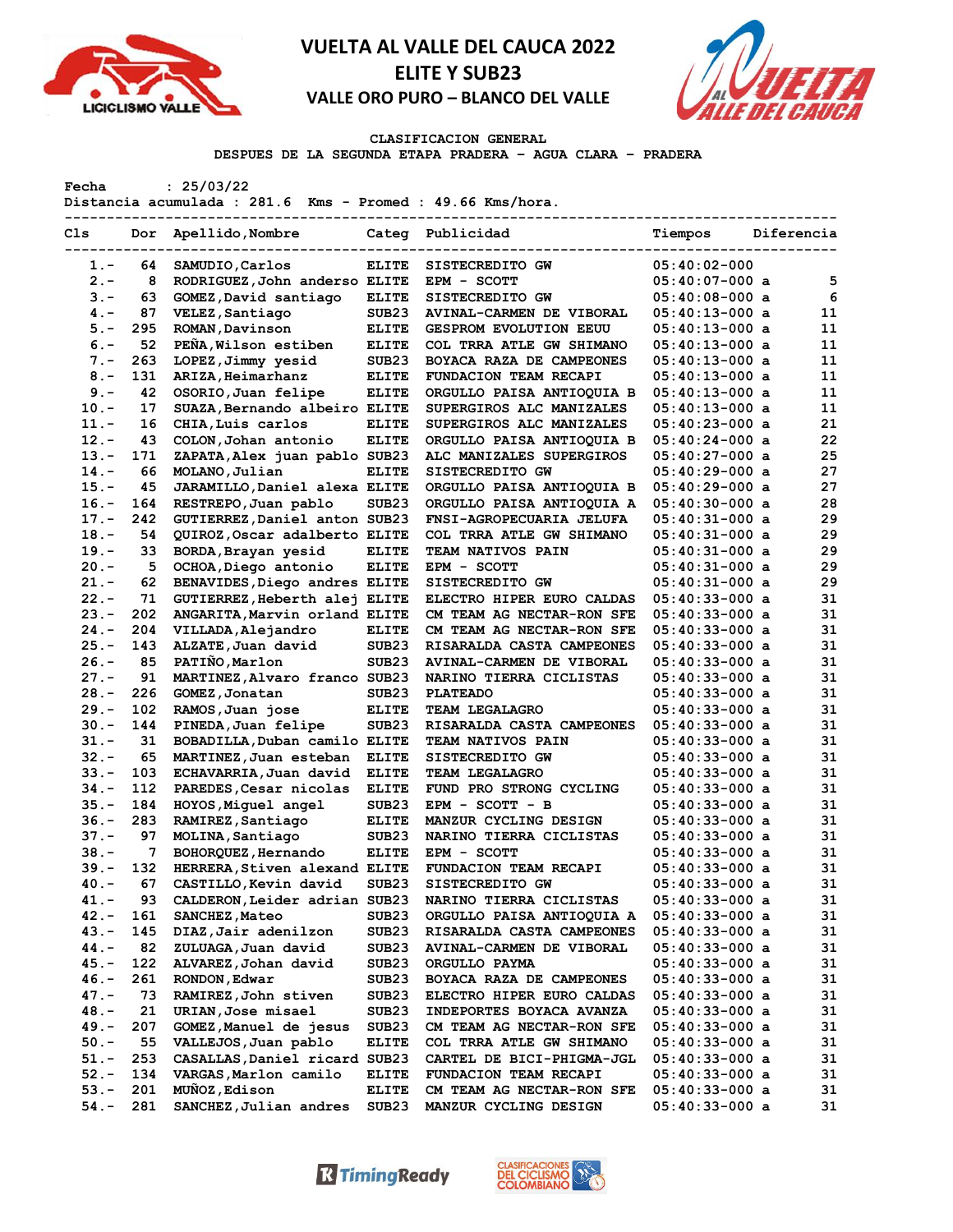



### **CLASIFICACION GENERAL**

**DESPUES DE LA SEGUNDA ETAPA PRADERA – AGUA CLARA – PRADERA**

**Fecha : 25/03/22**

**Distancia acumulada : 281.6 Kms - Promed : 49.66 Kms/hora.**

| Cls      | Dor          | Apellido, Nombre                               |                   | Categ Publicidad                                      | Tiempos                              | Diferencia |    |
|----------|--------------|------------------------------------------------|-------------------|-------------------------------------------------------|--------------------------------------|------------|----|
| $55. -$  | 38           | FORERO, Juan david                             | SUB <sub>23</sub> | TEAM NATIVOS PAIN                                     | $05:40:33-000$ a                     |            | 31 |
| $56. -$  | 84           | VALENCIA, Uber david                           | SUB <sub>23</sub> | AVINAL-CARMEN DE VIBORAL                              | $05:40:33-000$ a                     |            | 31 |
| $57. -$  | 241          | ESPINEL, Erin fabian                           | SUB <sub>23</sub> | FNSI-AGROPECUARIA JELUFA                              | $05:40:33-000$ a                     |            | 31 |
| $58. -$  | 223          | SANCHEZ, Kevin steven                          | SUB <sub>23</sub> | <b>PLATEADO</b>                                       | $05:40:33-000$ a                     |            | 31 |
| $59. -$  | 152          | PORRAS, Johan fernando                         | SUB <sub>23</sub> | COL TIERRA ATLETAS GW SHI                             | $05:40:33-000$ a                     |            | 31 |
| $60 -$   | 155          | CASTRO, Yonatan andres                         | SUB <sub>23</sub> | COL TIERRA ATLETAS GW SHI                             | $05:40:33-000$ a                     |            | 31 |
| $61. -$  | $\mathbf{1}$ | CONTRERAS, Rodrigo                             | <b>ELITE</b>      | EPM - SCOTT                                           | $05:40:33-000$ a                     |            | 31 |
| $62 -$   | 104          | GARCIA, Nicolas david                          | <b>ELITE</b>      | TEAM LEGALAGRO                                        | $05:40:33-000$ a                     |            | 31 |
| $63 -$   | 83           | <b>TORO, Felipe</b>                            | SUB <sub>23</sub> | AVINAL-CARMEN DE VIBORAL                              | $05:40:33-000$ a                     |            | 31 |
| $64. -$  | 221          | GOMEZ, Yeison arley                            | <b>ELITE</b>      | <b>PLATEADO</b>                                       | $05:40:33-000$ a                     |            | 31 |
| $65. -$  | 215          | SALAZAR, Miguel alberto ELITE                  |                   | LIGA CICLISMO QUINDIO                                 | $05:40:33-000$ a                     |            | 31 |
| $66. -$  | 222          | VILLADA, Juan esteban                          | <b>ELITE</b>      | <b>PLATEADO</b>                                       | $05:40:33-000$ a                     |            | 31 |
| $67. -$  | 94           | MORA, David camilo                             | SUB <sub>23</sub> | NARINO TIERRA CICLISTAS                               | $05:40:33-000$ a                     |            | 31 |
| $68 -$   | 105          | <b>JARAMILLO, MATEO</b>                        | <b>ELITE</b>      | TEAM LEGALAGRO                                        | $05:40:33-000$ a                     |            | 31 |
| $69. -$  | 174          | AMADOR, Juan jose                              | <b>ELITE</b>      | ALC MANIZALES SUPERGIROS                              | $05:40:33-000$ a                     |            | 31 |
| $70. -$  | 165          | RENDON, Juan tito                              | SUB <sub>23</sub> | ORGULLO PAISA ANTIOQUIA A                             | $05:40:33-000$ a                     |            | 31 |
| $71. -$  | 246          | GONZALEZ, Roman                                | SUB <sub>23</sub> | FNSI-AGROPECUARIA JELUFA                              | $05:40:33-000$ a                     |            | 31 |
| $72. -$  | 75           | URAN, Carlos alberto                           | <b>ELITE</b>      | ELECTRO HIPER EURO CALDAS                             | $05:40:33-000$ a                     |            | 31 |
| $73. -$  | 151          | FLOREZ, Frank sebastian SUB23                  |                   | COL TIERRA ATLETAS GW SHI                             | $05:40:33-000$ a                     |            | 31 |
| $74. -$  | 205          | CARDONA, Julian                                | SUB <sub>23</sub> | CM TEAM AG NECTAR-RON SFE                             | $05:40:33-000$ a                     |            | 31 |
| $75. -$  | 95           | RIASCO, JUAN FELIPE                            | SUB <sub>23</sub> | NARINO TIERRA CICLISTAS                               | $05:40:33-000$ a                     |            | 31 |
| $76. -$  | 291          | GONZALEZ, Juan pablo                           | SUB <sub>23</sub> | <b>GESPROM EVOLUTION EEUU</b>                         | $05:40:33-000$ a                     |            | 31 |
| $77. -$  | 228          | LOPERA, Juan pablo                             | SUB <sub>23</sub> | <b>PLATEADO</b>                                       | $05:40:33-000$ a                     |            | 31 |
| $78. -$  | 245          | GIRALDO, Oscar eduardo                         | SUB <sub>23</sub> | FNSI-AGROPECUARIA JELUFA                              | $05:40:33-000$ a                     |            | 31 |
| $79. -$  | 206          | OSORNO, Mateo                                  | SUB <sub>23</sub> | CM TEAM AG NECTAR-RON SFE                             | $05:40:33-000$ a                     |            | 31 |
| $80 -$   | 185          | CONTRERAS, Juan Sebasti SUB23                  |                   | EPM - SCOTT - B                                       | $05:40:33-000$ a                     |            | 31 |
| $81. -$  | 264          | PATIÑO, Edwin alejandro SUB23                  |                   | BOYACA RAZA DE CAMPEONES                              | $05:40:33-000$ a                     |            | 31 |
| $82 -$   | 162          | <b>ECHAVARRIA, Alonso</b>                      | SUB23             | ORGULLO PAISA ANTIOQUIA A                             | $05:40:33-000$ a                     |            | 31 |
| $83 -$   | 15           | TABARES, Jordan felipe                         | <b>ELITE</b>      | SUPERGIROS ALC MANIZALES                              | $05:40:33-000$ a                     |            | 31 |
| $84. -$  | 147          | VIRGUEZ, Brayan santiag SUB23                  |                   | RISARALDA CASTA CAMPEONES                             | $05:40:33-000$ a                     |            | 31 |
| $85. -$  | 6            | MUÑOZ, Cristian camilo                         | <b>ELITE</b>      | EPM - SCOTT                                           | $05:40:33-000$ a                     |            | 31 |
| $86. -$  | 11           | GONZALEZ, Javier steven ELITE                  |                   | SUPERGIROS ALC MANIZALES                              | $05:40:33-000$ a                     |            | 31 |
| $87. -$  | 154          | OLAVE, Jhon alexander                          | SUB <sub>23</sub> | <b>COL TIERRA ATLETAS GW SHI</b>                      | $05:40:33-000$ a                     |            | 31 |
| $88. -$  | 292          | CARVAJAL, Hugo leandro                         | SUB <sub>23</sub> | <b>GESPROM EVOLUTION EEUU</b>                         | $05:40:33-000$ a                     |            | 31 |
| $89. -$  | 124          | TABARES, Julio cesar                           | SUB <sub>23</sub> | <b>ORGULLO PAYMA</b>                                  | $05:40:33-000$ a                     |            | 31 |
| $90 -$   | 254          | ALBARRACIN, Sebastian                          | SUB <sub>23</sub> | CARTEL DE BICI-PHIGMA-JGL                             | $05:40:33-000$ a                     |            | 31 |
| $91. -$  | 118          | JOSSA, Carlos Stiven                           | SUB <sub>23</sub> | FUND PRO STRONG CYCLING                               | $05:40:33-000$ a                     |            | 31 |
| $92 -$   | 231          | RUIZ, Brayan fernando                          | SUB <sub>23</sub> | ELECTRO CREDITOS CAUCA                                | $05:40:33-000$ a                     |            | 31 |
| $93 -$   | 92           | CASTRO, Marlon fernando SUB23                  |                   | NARINO TIERRA CICLISTAS                               | $05:40:33-000$ a                     |            | 31 |
| $94. -$  | 225          | MARIN, Santiago                                | SUB <sub>23</sub> | <b>PLATEADO</b>                                       | $05:40:33-000$ a                     |            | 31 |
| $95. -$  | 44           | OSORIO, Frank yair                             | <b>ELITE</b>      | ORGULLO PAISA ANTIOQUIA B                             | $05:40:33-000$ a                     |            | 31 |
| $96. -$  | 136          | PINILLA, Juan pablo                            | SUB23             | <b>FUNDACION TEAM RECAPI</b>                          | $05:40:33-000$ a                     |            | 31 |
| $97. -$  | 18           | RINCON, Yeison alejandr ELITE                  |                   | SUPERGIROS ALC MANIZALES                              | $05:40:33-000$ a                     |            | 31 |
| $98. -$  | 135          | RIVERA, Hector sebastia ELITE                  |                   | FUNDACION TEAM RECAPI                                 | $05:40:33-000$ a                     |            | 31 |
| $99. -$  | 51           | ATAPUMA, Jhon darwin                           | <b>ELITE</b>      | COL TRRA ATLE GW SHIMANO                              | $05:40:33-000$ a                     |            | 31 |
| $100.-$  | 183          |                                                | SUB <sub>23</sub> |                                                       |                                      |            | 31 |
| $101. -$ | 35           | HERRERA, Manuel david<br>ABRIL, Jhon alexander | <b>ELITE</b>      | $EPM - SCOTT - B$<br><b>TEAM NATIVOS PAIN</b>         | $05:40:33-000$ a<br>$05:40:33-000$ a |            | 31 |
| $102. -$ | 244          | MEDINA, Cesar augusto                          | SUB <sub>23</sub> |                                                       |                                      |            | 31 |
| $103. -$ | 46           | CASTAÑO, Sebastian alex ELITE                  |                   | FNSI-AGROPECUARIA JELUFA<br>ORGULLO PAISA ANTIOQUIA B | $05:40:33-000$ a<br>$05:40:33-000$ a |            | 31 |
| $104. -$ | 41           | GIL, Angel alexander                           | <b>ELITE</b>      | ORGULLO PAISA ANTIOQUIA B                             | $05:40:33-000$ a                     |            | 31 |
| $105. -$ | 117          | <b>ECHEVERRY, Isaias</b>                       | <b>ELITE</b>      | FUND PRO STRONG CYCLING                               | $05:40:33-000$ a                     |            | 31 |
| $106.-$  | 22           | FERNANDEZ, Oscar hernan SUB23                  |                   | <b>INDEPORTES BOYACA AVANZA</b>                       | $05:40:33-000$ a                     |            | 31 |
| $107. -$ | 177          |                                                | <b>ELITE</b>      |                                                       |                                      |            | 31 |
| $108. -$ | 227          | NAVARRO, Royner<br>CANAS, Estiven              | SUB <sub>23</sub> | ALC MANIZALES SUPERGIROS<br><b>PLATEADO</b>           | $05:40:33-000$ a<br>$05:40:33-000$ a |            | 31 |
|          |              |                                                |                   |                                                       |                                      |            |    |



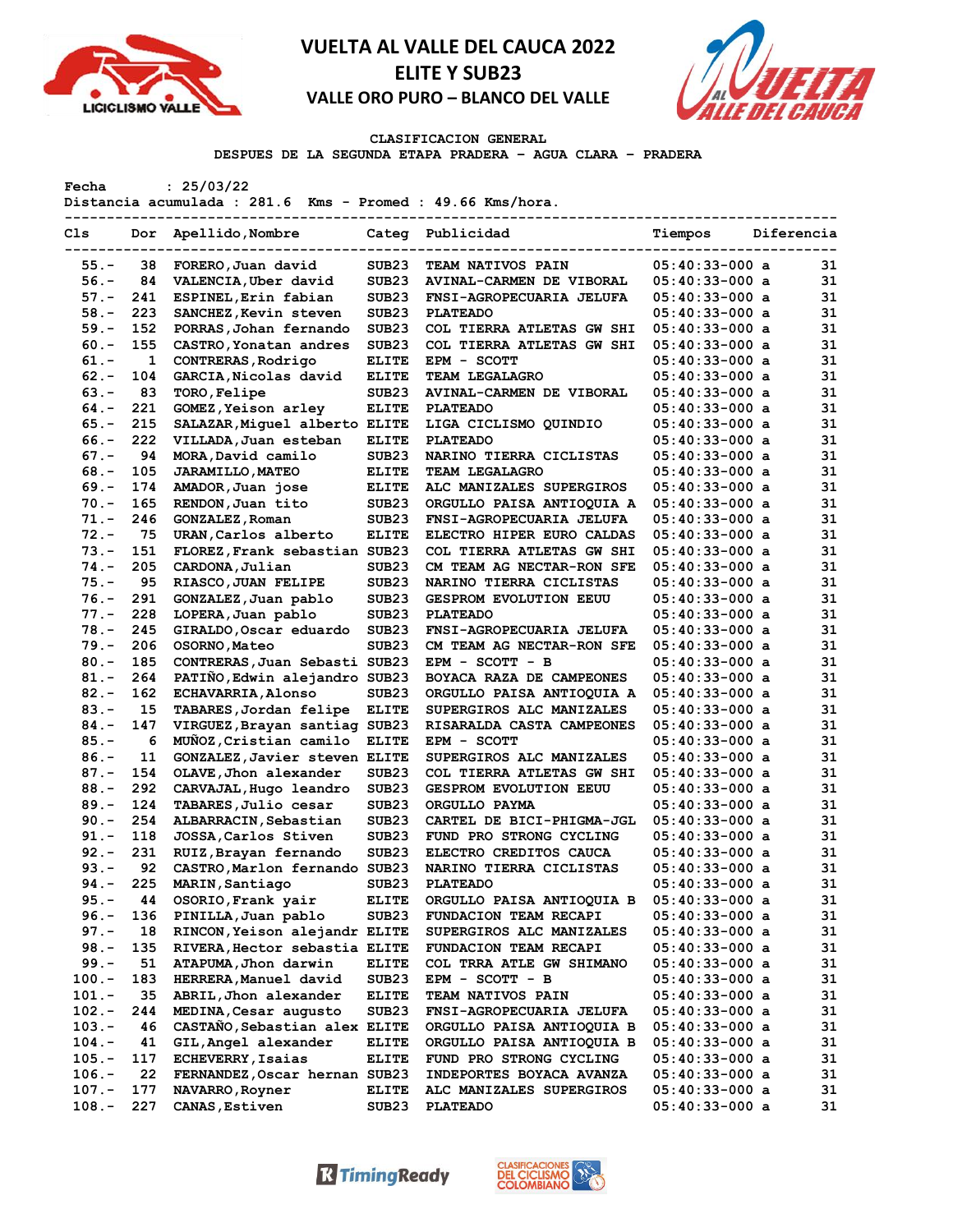



### **CLASIFICACION GENERAL**

**DESPUES DE LA SEGUNDA ETAPA PRADERA – AGUA CLARA – PRADERA**

**Fecha : 25/03/22**

**Distancia acumulada : 281.6 Kms - Promed : 49.66 Kms/hora.**

| Cls      | Dor | Apellido, Nombre                     | Categ             | Publicidad                                             | Tiempos          | Diferencia |
|----------|-----|--------------------------------------|-------------------|--------------------------------------------------------|------------------|------------|
| 109.-    | 32  | APARICIO, Jair antonio               | <b>ELITE</b>      | <b>TEAM NATIVOS PAIN</b>                               | $05:40:33-000$ a | 31         |
| $110. -$ | 26  | VARGAS, Adrian enrique               | <b>ELITE</b>      | INDEPORTES BOYACA AVANZA                               | $05:40:33-000$ a | 31         |
| $111. -$ | 265 | GUZMAN, Dayan eduardo                | SUB <sub>23</sub> | BOYACA RAZA DE CAMPEONES                               | $05:40:33-000$ a | 31         |
| $112 -$  | 224 | ALVAREZ, Carlos alberto SUB23        |                   | <b>PLATEADO</b>                                        | $05:40:33-000$ a | 31         |
| $113 -$  | 237 | ORTIZ, Daniel                        | <b>ELITE</b>      | ELECTRO CREDITOS CAUCA                                 | $05:40:33-000$ a | 31         |
| $114. -$ | 216 | PEÑA, Jose raul                      | SUB <sub>23</sub> | LIGA CICLISMO QUINDIO                                  | $05:40:33-000$ a | 31         |
| $115. -$ | 255 | BAEZ, Brayan                         | <b>ELITE</b>      | CARTEL DE BICI-PHIGMA-JGL                              | $05:40:33-000$ a | 31         |
| $116. -$ | 252 | RESTREPO, Cristian cami ELITE        |                   | CARTEL DE BICI-PHIGMA-JGL                              | $05:40:33-000$ a | 31         |
| $117. -$ | 243 | LOPEZ, Juan carlos                   | SUB <sub>23</sub> | FNSI-AGROPECUARIA JELUFA                               | $05:40:33-000$ a | 31         |
| $118. -$ | 81  | CARDONA, Julian                      | <b>ELITE</b>      | <b>AVINAL-CARMEN DE VIBORAL</b>                        | $05:40:33-000$ a | 31         |
| $119. -$ | 53  | MENDOZA, Omar alberto                | <b>ELITE</b>      | COL TRRA ATLE GW SHIMANO                               | $05:40:33-000$ a | 31         |
| $120 -$  | 173 | RUIZ, Alejandro                      | <b>ELITE</b>      | ALC MANIZALES SUPERGIROS                               | $05:40:33-000$ a | 31         |
| $121 -$  | 203 | OSORIO, Edison estefan               | <b>ELITE</b>      | CM TEAM AG NECTAR-RON SFE                              | $05:40:33-000$ a | 31         |
| $122 -$  | 234 | SANCHEZ, Anderzon esteb SUB23        |                   | ELECTRO CREDITOS CAUCA                                 | $05:40:33-000$ a | 31         |
| $123 -$  | 12  | MARTINEZ, Luis miquel                | <b>ELITE</b>      | SUPERGIROS ALC MANIZALES                               | $05:40:33-000$ a | 31         |
| $124. -$ | 236 | CHITAN, Javier mauricio SUB23        |                   | ELECTRO CREDITOS CAUCA                                 | $05:40:33-000$ a | 31         |
| $125. -$ | з   | SUAREZ, Juan pablo                   | <b>ELITE</b>      | EPM - SCOTT                                            | $05:40:33-000$ a | 31         |
| $126. -$ | 101 | QUICENO, Luis hernan                 | <b>ELITE</b>      | <b>TEAM LEGALAGRO</b>                                  | $05:40:33-000$ a | 31         |
| $127. -$ | 175 | MACA, Leison damian                  | <b>ELITE</b>      | ALC MANIZALES SUPERGIROS                               | $05:40:33-000$ a | 31         |
| $128 -$  | 36  | <b>AVILA, Jose luis</b>              | SUB <sub>23</sub> | <b>TEAM NATIVOS PAIN</b>                               | $05:40:33-000$ a | 31         |
| $129. -$ | 142 | CASTILLO, Juan camilo                | SUB <sub>23</sub> | RISARALDA CASTA CAMPEONES                              | $05:40:33-000$ a | 31         |
| $130 -$  | 96  | BASTIDAS, Julian mauric SUB23        |                   | NARINO TIERRA CICLISTAS                                | $05:40:33-000$ a | 31         |
| $131 -$  | 153 | MOLANO, Brayan estiven               | SUB <sub>23</sub> | COL TIERRA ATLETAS GW SHI                              | $05:40:33-000$ a | 31         |
| $132 -$  | 123 | RINCON, Santiago                     | SUB <sub>23</sub> | <b>ORGULLO PAYMA</b>                                   | $05:40:33-000$ a | 31         |
| $133 -$  | 186 | PIRA, Segundo omar                   | SUB <sub>23</sub> | EPM - SCOTT - B                                        | $05:40:33-000$ a | 31         |
| $134. -$ | 113 | <b>OUETAMA, Yeison ubarley ELITE</b> |                   | FUND PRO STRONG CYCLING                                | $05:40:33-000$ a | 31         |
| $135. -$ | 126 | RUBIO, Jose noe                      | SUB23             | ORGULLO PAYMA                                          | $05:40:33-000$ a | 31         |
| $136. -$ | 284 | RODRIGUEZ, Juan manuel               | SUB <sub>23</sub> | MANZUR CYCLING DESIGN                                  | $05:40:33-000$ a | 31         |
| $137 -$  | 176 | MORENO, Salvador                     | <b>ELITE</b>      | <b>ALC MANIZALES SUPERGIROS</b>                        | $05:40:33-000$ a | 31         |
| $138 -$  | 218 | LASSO, Brayan asdrual                | SUB <sub>23</sub> |                                                        | $05:40:33-000$ a | 31         |
| $139. -$ | 297 | MOLINA, Cristhian                    | <b>ELITE</b>      | LIGA CICLISMO QUINDIO<br><b>GESPROM EVOLUTION EEUU</b> | $05:40:33-000$ a | 31         |
| $140 -$  | 34  | SANCHEZ, Yerson eduardo ELITE        |                   | <b>TEAM NATIVOS PAIN</b>                               | $05:40:33-000$ a | 31         |
| $141. -$ | 146 | RODRIGUEZ, Guillermo jo SUB23        |                   |                                                        | $05:40:33-000$ a | 31         |
| $142. -$ | 172 |                                      | SUB <sub>23</sub> | RISARALDA CASTA CAMPEONES<br>ALC MANIZALES SUPERGIROS  | $05:40:33-000$ a | 31         |
| $143. -$ | 77  | SUAREZ, Juan manuel                  | SUB <sub>23</sub> |                                                        | $05:40:33-000$ a | 31         |
| $144. -$ | 61  | OSORIO, Sergio                       |                   | ELECTRO HIPER EURO CALDAS                              | $05:40:33-000$ a | 31         |
| $145. -$ | 116 | GUERRERO, Juan diego                 | <b>ELITE</b>      | <b>SISTECREDITO GW</b>                                 |                  | 31         |
|          |     | SANDOVAL, Edwin alexand ELITE        |                   | FUND PRO STRONG CYCLING                                | $05:40:33-000$ a | 31         |
| $146. -$ | 14  | CARVAJAL, Edwin andres               | <b>ELITE</b>      | SUPERGIROS ALC MANIZALES                               | $05:40:33-000$ a |            |
| $147. -$ | 285 | HARTRICH, Coulton james ELITE        |                   | MANZUR CYCLING DESIGN                                  | $05:40:33-000$ a | 31         |
| $148. -$ | 13  | CHAPARRO, Didier alonso ELITE        |                   | SUPERGIROS ALC MANIZALES                               | $05:40:33-000$ a | 31<br>31   |
| $149. -$ | 163 | BARBOZA, Juan manuel                 | SUB <sub>23</sub> | ORGULLO PAISA ANTIOQUIA A                              | 05:40:33-000 a   |            |
| $150.-$  | 294 | CRUZ, Jairo Andres                   | SUB23             | <b>GESPROM EVOLUTION EEUU</b>                          | $05:41:10-000$ a | 1:08       |
| $151. -$ | 72  | GUERRERO, Juan esteban               | <b>ELITE</b>      | ELECTRO HIPER EURO CALDAS                              | $05:41:33-000$ a | 1:31       |
| $152 -$  | 25  | SOSSA, Juan pablo                    | SUB <sub>23</sub> | <b>INDEPORTES BOYACA AVANZA</b>                        | $05:41:33-000$ a | 1:31       |
| $153 -$  | 141 | ARBELAEZ, Juan camilo                | <b>ELITE</b>      | RISARALDA CASTA CAMPEONES                              | $05:41:33-000$ a | 1:31       |
| $154. -$ | 114 | RAMIREZ, Ruberth                     | <b>ELITE</b>      | FUND PRO STRONG CYCLING                                | $05:41:33-000$ a | 1:31       |
| $155. -$ | 251 | GOMEZ, Daniel felipe                 | SUB23             | CARTEL DE BICI-PHIGMA-JGL                              | $05:41:33-000$ a | 1:31       |
| $156. -$ | 233 | MOLINA, Yeison david                 | SUB23             | ELECTRO CREDITOS CAUCA                                 | $05:41:49-000$ a | 1:47       |
| $157. -$ | 98  | BURBANO, Juan Diego                  | SUB23             | NARINO TIERRA CICLISTAS                                | $05:49:03-000$ a | 9:01       |
| $158. -$ | 133 | LESMES, Jhoan sebastian SUB23        |                   | FUNDACION TEAM RECAPI                                  | $05:52:59-000$ a | 12:57      |



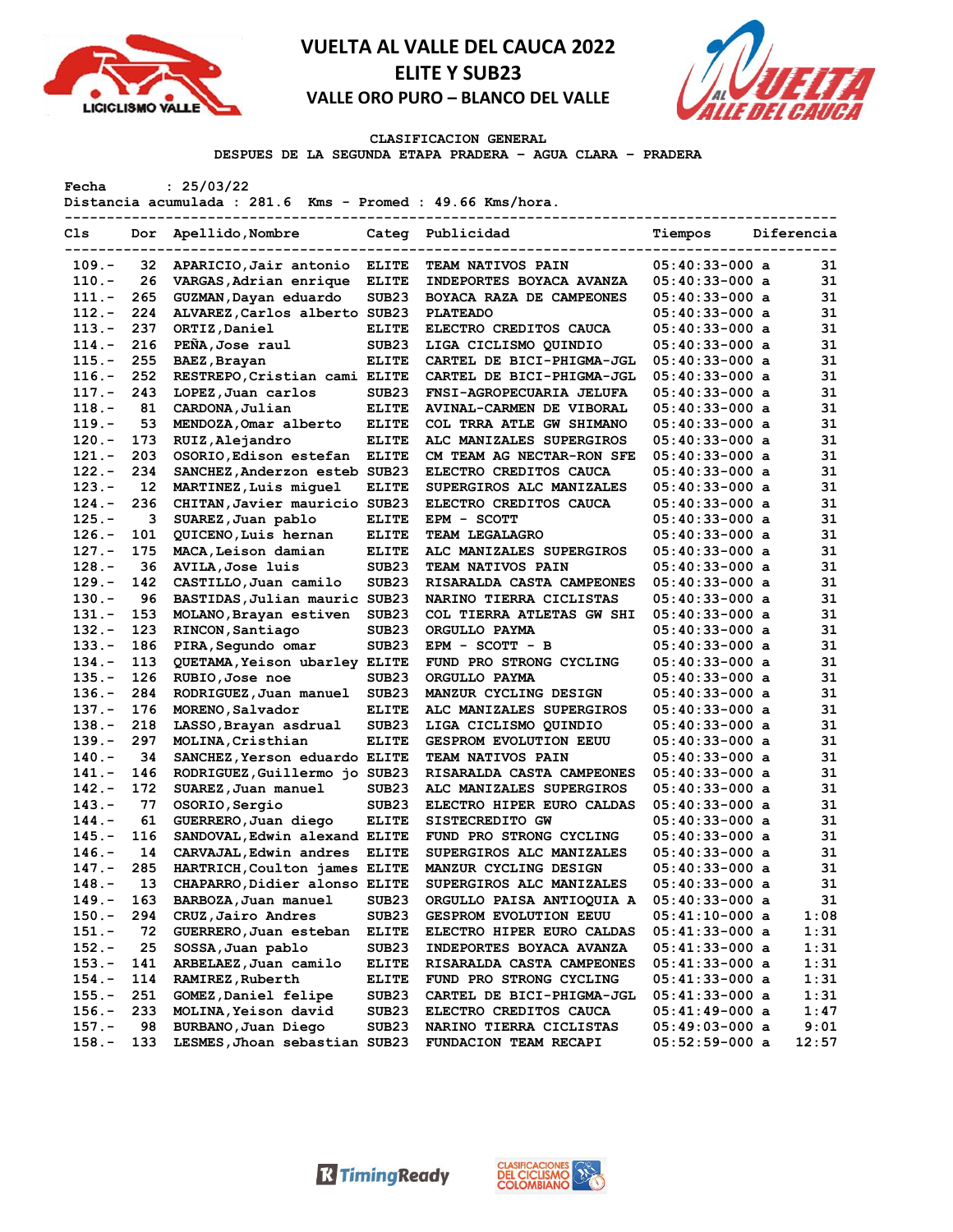



### **CLASIFICACION GENERAL DE SUB23**

| Cls                | Dor        | Apellido, Nombre                                       |                            | Categ Publicidad                              | Tiempos                              | Diferencia |          |
|--------------------|------------|--------------------------------------------------------|----------------------------|-----------------------------------------------|--------------------------------------|------------|----------|
| $1. -$             | 87         | VELEZ, Santiago                                        | SUB <sub>23</sub>          | AVINAL-CARMEN DE VIBORAL                      | $05:40:13-000$                       |            |          |
| $2 -$              | 263        | LOPEZ, Jimmy yesid                                     | SUB23                      | BOYACA RAZA DE CAMPEONES                      | $05:40:13-000$ a                     |            |          |
| $3 -$              | 171        | ZAPATA, Alex juan pablo SUB23                          |                            | ALC MANIZALES SUPERGIROS                      | $05:40:27-000$ a                     |            | 14       |
| $4 -$              | 164        | RESTREPO, Juan pablo                                   | SUB23                      | ORGULLO PAISA ANTIOQUIA A                     | $05:40:30-000$ a                     |            | 17       |
| $5. -$             | 242        | GUTIERREZ, Daniel anton SUB23                          |                            | FNSI-AGROPECUARIA JELUFA                      | $05:40:31-000$ a                     |            | 18       |
| $6. -$             | 143        | ALZATE, Juan david                                     | SUB <sub>23</sub>          | RISARALDA CASTA CAMPEONES                     | $05:40:33-000$ a                     |            | 20       |
| $7 -$              | 85         | PATIÑO, Marlon                                         | SUB <sub>23</sub>          | <b>AVINAL-CARMEN DE VIBORAL</b>               | $05:40:33-000$ a                     |            | 20       |
| $8 -$              | 91         | MARTINEZ, Alvaro franco SUB23                          |                            | NARINO TIERRA CICLISTAS                       | $05:40:33-000$ a                     |            | 20       |
| $9. -$             | 226        | GOMEZ, Jonatan                                         | SUB23                      | <b>PLATEADO</b>                               | $05:40:33-000$ a                     |            | 20       |
| $10. -$            | 144        | PINEDA, Juan felipe                                    | SUB <sub>23</sub>          | <b>RISARALDA CASTA CAMPEONES</b>              | $05:40:33-000$ a                     |            | 20       |
| $11. -$            | 184        | HOYOS, Miquel angel                                    | SUB <sub>23</sub>          | EPM - SCOTT - B                               | $05:40:33-000$ a                     |            | 20       |
| $12 -$             | 97         | MOLINA, Santiago                                       | SUB <sub>23</sub>          | NARINO TIERRA CICLISTAS                       | $05:40:33-000$ a                     |            | 20       |
| $13. -$            | 67         | CASTILLO, Kevin david                                  | SUB <sub>23</sub>          | SISTECREDITO GW                               | $05:40:33-000$ a                     |            | 20       |
| $14. -$            | 93         | CALDERON, Leider adrian SUB23                          |                            | NARINO TIERRA CICLISTAS                       | $05:40:33-000$ a                     |            | 20       |
| $15. -$            | 161        | SANCHEZ, Mateo                                         | SUB <sub>23</sub>          | ORGULLO PAISA ANTIOQUIA A                     | $05:40:33-000$ a                     |            | 20       |
| $16. -$            | 145        | DIAZ, Jair adenilzon                                   | SUB <sub>23</sub>          | RISARALDA CASTA CAMPEONES                     | $05:40:33-000$ a                     |            | 20       |
| $17. -$            | 82         | ZULUAGA, Juan david                                    | SUB23                      | <b>AVINAL-CARMEN DE VIBORAL</b>               | $05:40:33-000$ a                     |            | 20       |
| $18. -$            | 122        | ALVAREZ, Johan david                                   | SUB23                      | ORGULLO PAYMA                                 | $05:40:33-000$ a                     |            | 20       |
| $19. -$            | 261        | RONDON, Edwar                                          | SUB <sub>23</sub>          | BOYACA RAZA DE CAMPEONES                      | $05:40:33-000$ a                     |            | 20       |
| $20 -$             | 73         | RAMIREZ, John stiven                                   | SUB <sub>23</sub>          | ELECTRO HIPER EURO CALDAS                     | $05:40:33-000$ a                     |            | 20       |
| $21 -$             | 21         | URIAN, Jose misael                                     | SUB <sub>23</sub>          | INDEPORTES BOYACA AVANZA                      | $05:40:33-000$ a                     |            | 20       |
| $22 -$             | 207        | GOMEZ, Manuel de jesus                                 | SUB23                      | CM TEAM AG NECTAR-RON SFE                     | $05:40:33-000$ a                     |            | 20       |
| $23 -$             | 253        | CASALLAS, Daniel ricard SUB23                          |                            | CARTEL DE BICI-PHIGMA-JGL                     | 05:40:33-000 a                       |            | 20       |
| $24. -$            | 281        | SANCHEZ, Julian andres                                 | SUB23                      | MANZUR CYCLING DESIGN                         | $05:40:33-000$ a                     |            | 20       |
| $25. -$            | 38         | FORERO, Juan david                                     | SUB <sub>23</sub>          | TEAM NATIVOS PAIN                             | $05:40:33-000$ a                     |            | 20       |
| $26. -$            | 84         | VALENCIA, Uber david                                   | SUB <sub>23</sub>          | <b>AVINAL-CARMEN DE VIBORAL</b>               | $05:40:33-000$ a                     |            | 20       |
| $27 -$             | 241        | ESPINEL, Erin fabian                                   | SUB <sub>23</sub>          | FNSI-AGROPECUARIA JELUFA                      | $05:40:33-000$ a                     |            | 20       |
| $28. -$            | 223        | SANCHEZ, Kevin steven                                  | SUB <sub>23</sub>          | <b>PLATEADO</b>                               | $05:40:33-000$ a                     |            | 20       |
| $29. -$            | 152        | PORRAS, Johan fernando                                 | SUB <sub>23</sub>          | COL TIERRA ATLETAS GW SHI                     | $05:40:33-000$ a                     |            | 20       |
| $30 -$             | 155        | CASTRO, Yonatan andres                                 | SUB <sub>23</sub>          | COL TIERRA ATLETAS GW SHI                     | $05:40:33-000$ a                     |            | 20       |
| $31 -$             | 83         | TORO, Felipe                                           | SUB23                      | AVINAL-CARMEN DE VIBORAL                      | 05:40:33-000 a                       |            | 20       |
| $32 -$             | 94         | MORA, David camilo                                     | SUB <sub>23</sub>          | NARINO TIERRA CICLISTAS                       | $05:40:33-000$ a                     |            | 20       |
| $33 -$             | 165        | RENDON, Juan tito                                      | SUB <sub>23</sub>          | ORGULLO PAISA ANTIOQUIA A                     | $05:40:33-000$ a                     |            | 20       |
| $34. -$            | 246        | GONZALEZ, Roman                                        | SUB <sub>23</sub>          | FNSI-AGROPECUARIA JELUFA                      | $05:40:33-000$ a                     |            | 20       |
| $35. -$            | 151        | FLOREZ, Frank sebastian SUB23                          |                            | COL TIERRA ATLETAS GW SHI                     | $05:40:33-000$ a                     |            | 20       |
| $36. -$            | 205        | CARDONA, Julian                                        | SUB23                      | CM TEAM AG NECTAR-RON SFE                     | 05:40:33-000 a                       |            | 20       |
| $37 -$             | 95         |                                                        | SUB <sub>23</sub>          | NARINO TIERRA CICLISTAS                       | $05:40:33-000$ a                     |            | 20       |
| $38 -$             | 291        | RIASCO, JUAN FELIPE<br>GONZALEZ, Juan pablo            | SUB <sub>23</sub>          | <b>GESPROM EVOLUTION EEUU</b>                 | $05:40:33-000$ a                     |            | 20       |
| 39.-               | 228        |                                                        | SUB <sub>23</sub>          | <b>PLATEADO</b>                               | $05:40:33-000$ a                     |            | 20       |
| $40 -$             | 245        | LOPERA, Juan pablo<br>GIRALDO, Oscar eduardo           | SUB <sub>23</sub>          | FNSI-AGROPECUARIA JELUFA                      | $05:40:33-000$ a                     |            | 20       |
| $41. -$            | 206        | OSORNO, Mateo                                          | SUB23                      | CM TEAM AG NECTAR-RON SFE                     | $05:40:33-000$ a                     |            | 20       |
| $42 -$             | 185        | CONTRERAS, Juan Sebasti SUB23                          |                            |                                               | $05:40:33-000$ a                     |            | 20       |
| 43.-               | 264        | PATIÑO, Edwin alejandro SUB23                          |                            | $EPM - SCOTT - B$<br>BOYACA RAZA DE CAMPEONES | $05:40:33-000$ a                     |            | 20       |
| $44. -$            | 162        | <b>ECHAVARRIA, Alonso</b>                              | SUB <sub>23</sub>          | ORGULLO PAISA ANTIOQUIA A                     | $05:40:33-000$ a                     |            | 20       |
| $45. -$            | 147        | VIRGUEZ, Brayan santiag SUB23                          |                            | RISARALDA CASTA CAMPEONES                     | $05:40:33-000$ a                     |            | 20       |
| 46.-               | 154        | OLAVE, Jhon alexander                                  | SUB23                      | COL TIERRA ATLETAS GW SHI                     | 05:40:33-000 a                       |            | 20       |
| $47. -$            | 292        |                                                        | SUB <sub>23</sub>          |                                               |                                      |            | 20       |
| $48. -$            | 124        | CARVAJAL, Hugo leandro<br>TABARES, Julio cesar         | SUB <sub>23</sub>          | GESPROM EVOLUTION EEUU<br>ORGULLO PAYMA       | 05:40:33-000 a<br>$05:40:33-000$ a   |            | 20       |
|                    | 254        |                                                        |                            |                                               |                                      |            | 20       |
| 49.-<br>$50.-$     | 118        | ALBARRACIN, Sebastian<br>JOSSA, Carlos Stiven          | SUB23<br>SUB <sub>23</sub> | CARTEL DE BICI-PHIGMA-JGL                     | $05:40:33-000$ a<br>$05:40:33-000$ a |            | 20       |
| $51. -$            | 231        |                                                        |                            | FUND PRO STRONG CYCLING                       | $05:40:33-000$ a                     |            | 20       |
| $52 -$             | 92         | RUIZ, Brayan fernando<br>CASTRO, Marlon fernando SUB23 | SUB23                      | ELECTRO CREDITOS CAUCA                        | $05:40:33-000$ a                     |            | 20       |
|                    |            |                                                        |                            | NARINO TIERRA CICLISTAS                       |                                      |            |          |
| $53.-$<br>$54. -$  | 225<br>136 | MARIN, Santiago                                        | SUB23                      | <b>PLATEADO</b>                               | $05:40:33-000$ a                     |            | 20       |
| $55. -$            | 183        | PINILLA, Juan pablo                                    | SUB23                      | FUNDACION TEAM RECAPI                         | $05:40:33-000$ a                     |            | 20<br>20 |
|                    | 244        | HERRERA, Manuel david                                  | SUB <sub>23</sub>          | $EPM - SCOTT - B$                             | $05:40:33-000$ a                     |            | 20       |
| 56.-               | 22         | MEDINA, Cesar augusto                                  | SUB23                      | FNSI-AGROPECUARIA JELUFA                      | $05:40:33-000$ a                     |            |          |
| $57. -$<br>$58. -$ | 227        | FERNANDEZ, Oscar hernan SUB23                          |                            | INDEPORTES BOYACA AVANZA                      | $05:40:33-000$ a                     |            | 20<br>20 |
|                    |            | CANAS, Estiven                                         | SUB23                      | <b>PLATEADO</b>                               | $05:40:33-000$ a                     |            |          |

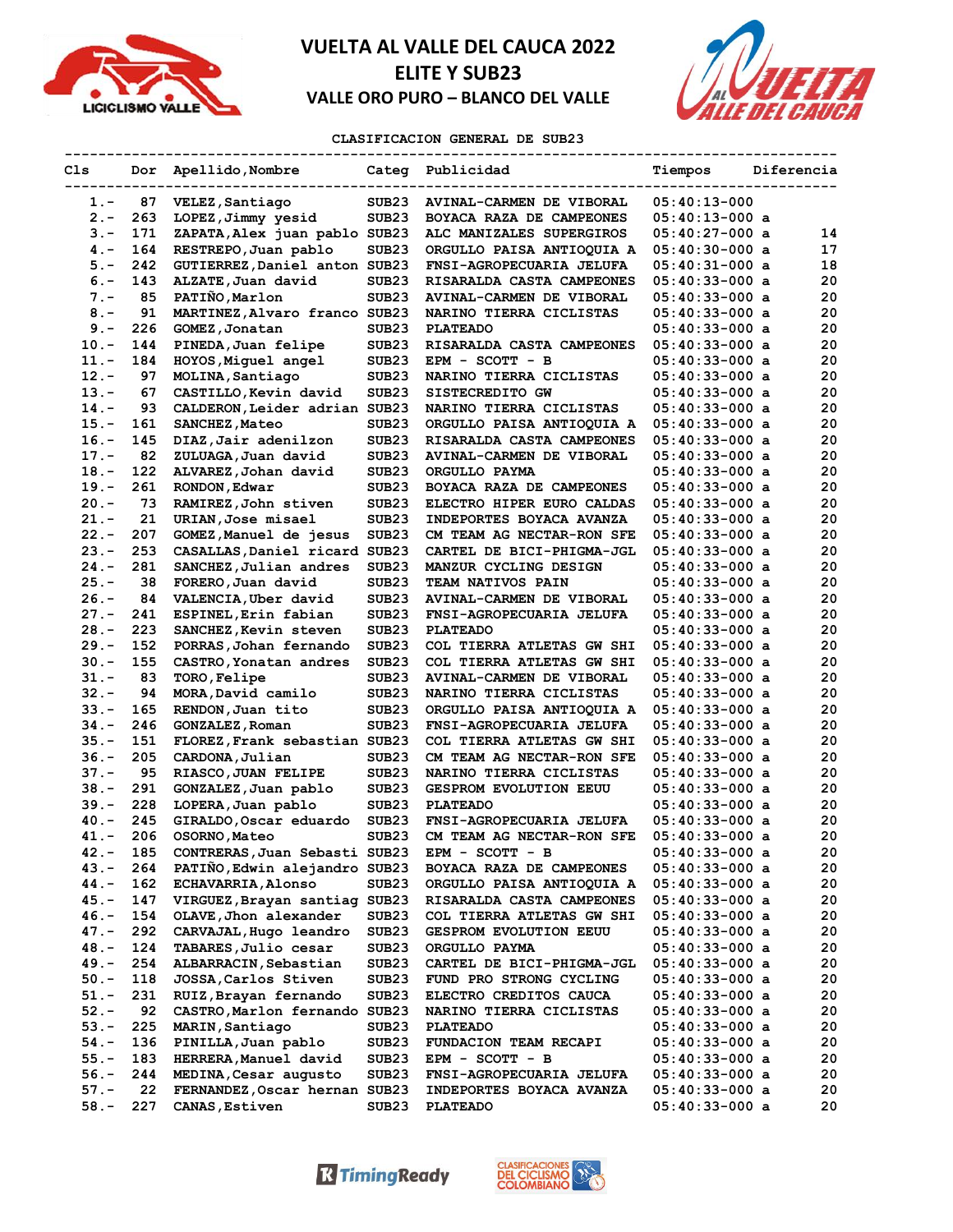



### **CLASIFICACION GENERAL DE SUB23**

| C1s     |     | Dor Apellido, Nombre          |                   | Categ Publicidad              | Tiempos          | Diferencia |
|---------|-----|-------------------------------|-------------------|-------------------------------|------------------|------------|
| $59. -$ | 265 | GUZMAN, Dayan eduardo         | SUB23             | BOYACA RAZA DE CAMPEONES      | $05:40:33-000$ a | 20         |
| $60 -$  | 224 | ALVAREZ, Carlos alberto SUB23 |                   | <b>PLATEADO</b>               | $05:40:33-000$ a | 20         |
| $61. -$ | 216 | PEÑA, Jose raul               | SUB23             | LIGA CICLISMO QUINDIO         | $05:40:33-000$ a | 20         |
| $62 -$  | 243 | LOPEZ,Juan carlos             | SUB <sub>23</sub> | FNSI-AGROPECUARIA JELUFA      | $05:40:33-000$ a | 20         |
| $63 -$  | 234 | SANCHEZ, Anderzon esteb SUB23 |                   | ELECTRO CREDITOS CAUCA        | $05:40:33-000$ a | 20         |
| $64. -$ | 236 | CHITAN, Javier mauricio SUB23 |                   | ELECTRO CREDITOS CAUCA        | $05:40:33-000$ a | 20         |
| $65. -$ | 36  | AVILA, Jose luis              | SUB <sub>23</sub> | TEAM NATIVOS PAIN             | $05:40:33-000$ a | 20         |
| $66. -$ | 142 | CASTILLO, Juan camilo         | SUB <sub>23</sub> | RISARALDA CASTA CAMPEONES     | $05:40:33-000$ a | 20         |
| $67. -$ | 96  | BASTIDAS, Julian mauric       | SUB <sub>23</sub> | NARINO TIERRA CICLISTAS       | $05:40:33-000$ a | 20         |
| $68 -$  | 153 | MOLANO, Brayan estiven        | SUB <sub>23</sub> | COL TIERRA ATLETAS GW SHI     | $05:40:33-000$ a | 20         |
| $69. -$ | 123 | RINCON, Santiago              | SUB <sub>23</sub> | ORGULLO PAYMA                 | $05:40:33-000$ a | 20         |
| $70. -$ | 186 | PIRA, Segundo omar            | SUB <sub>23</sub> | EPM - SCOTT - B               | $05:40:33-000$ a | 20         |
| $71. -$ | 126 | RUBIO, Jose noe               | SUB23             | ORGULLO PAYMA                 | $05:40:33-000$ a | 20         |
| $72 -$  | 284 | RODRIGUEZ, Juan manuel        | SUB <sub>23</sub> | MANZUR CYCLING DESIGN         | $05:40:33-000$ a | 20         |
| $73 -$  | 218 | LASSO, Brayan asdrual         | SUB23             | LIGA CICLISMO OUINDIO         | $05:40:33-000$ a | 20         |
| $74. -$ | 146 | RODRIGUEZ, Guillermo jo       | SUB <sub>23</sub> | RISARALDA CASTA CAMPEONES     | $05:40:33-000$ a | 20         |
| $75. -$ | 172 | SUAREZ, Juan manuel           | SUB <sub>23</sub> | ALC MANIZALES SUPERGIROS      | $05:40:33-000$ a | 20         |
| $76. -$ | 77  | OSORIO, Sergio                | SUB23             | ELECTRO HIPER EURO CALDAS     | $05:40:33-000$ a | 20         |
| $77. -$ | 163 | BARBOZA, Juan manuel          | SUB23             | ORGULLO PAISA ANTIOQUIA A     | $05:40:33-000$ a | 20         |
| $78. -$ | 294 | CRUZ, Jairo Andres            | SUB <sub>23</sub> | <b>GESPROM EVOLUTION EEUU</b> | $05:41:10-000$ a | 57         |
| $79. -$ | 25  | SOSSA, Juan pablo             | SUB <sub>23</sub> | INDEPORTES BOYACA AVANZA      | $05:41:33-000$ a | 1:20       |
| $80 -$  | 251 | GOMEZ, Daniel felipe          | SUB <sub>23</sub> | CARTEL DE BICI-PHIGMA-JGL     | $05:41:33-000$ a | 1:20       |
| $81 -$  | 233 | MOLINA, Yeison david          | SUB <sub>23</sub> | ELECTRO CREDITOS CAUCA        | $05:41:49-000$ a | 1:36       |
| $82 -$  | 98  | BURBANO, Juan Diego           | SUB <sub>23</sub> | NARINO TIERRA CICLISTAS       | $05:49:03-000$ a | 8:50       |
| $83 -$  | 133 | LESMES, Jhoan sebastian SUB23 |                   | FUNDACION TEAM RECAPI         | $05:52:59-000$ a | 12:46      |

### **CLASIFICACION GENERAL DE EQUIPOS**

| 1.- SISTECREDITO GW 17:00:59                                                                                |  |  |  |
|-------------------------------------------------------------------------------------------------------------|--|--|--|
| 2.- AVINAL-CARMEN DE VIBORAL $17:01:19$ a 20                                                                |  |  |  |
| 3. AN ANDER CONTROLLER SUPERGIROS ALC MANIZALES 17:01:19 a 20<br>4.- SUPERGIROS ALC MANIZALES 17:01:19 a 20 |  |  |  |
|                                                                                                             |  |  |  |
| $5.$ - COL TRRA ATLE GW SHIMANO $17:01:19$ a 20                                                             |  |  |  |
| 6.- FUNDACION TEAM RECAPI $17:01:19$ a 20                                                                   |  |  |  |
| 7.- GESPROM EVOLUTION EEUU 17:01:19 a 20                                                                    |  |  |  |
| 8. - ORGULLO PAISA ANTIOQUIA B 17:01:19 a 20                                                                |  |  |  |
|                                                                                                             |  |  |  |
| 9.- BOYACA RAZA DE CAMPEONES $17:01:19$ a $20$<br>10.- CM TEAM AG NECTAR-RON SFE $17:01:39$ a $40$          |  |  |  |
| 11.- RISARALDA CASTA CAMPEONES $17:01:39$ a 40                                                              |  |  |  |
| 12.- TEAM LEGALAGRO 17:01:39 a 40                                                                           |  |  |  |
| 13.- NARINO TIERRA CICLISTAS $17:01:39$ a 40                                                                |  |  |  |
|                                                                                                             |  |  |  |
| 14.- TEAM NATIVOS PAIN $17:01:39$ a $40$<br>15.- ELECTRO HIPER EURO CALDAS $17:01:39$ a $40$                |  |  |  |
| 16. - PLATEADO 17:01:39 a 40<br>17. - FNSI-AGROPECUARIA JELUFA 17:01:39 a 40                                |  |  |  |
|                                                                                                             |  |  |  |
| 18.- ORGULLO PAISA ANTIOQUIA A $17:01:39$ a 40                                                              |  |  |  |
| 19.- COL TIERRA ATLETAS GW SHI 17:01:39 a 40                                                                |  |  |  |
| 20.- INDEPORTES BOYACA AVANZA $17:01:39$ a 40                                                               |  |  |  |
| 21.- EPM - SCOTT - B<br>22.- FUND PRO STRONG CYCLING 17:01:39 a 40                                          |  |  |  |
|                                                                                                             |  |  |  |
| 23.- MANZUR CYCLING DESIGN $17:01:39$ a 40                                                                  |  |  |  |
| 24.- ALC MANIZALES SUPERGIROS $17:01:39$ a $40$<br>25.- ORGULLO PAYMA $17:01:39$ a $40$                     |  |  |  |
|                                                                                                             |  |  |  |
| 26.- LIGA CICLISMO QUINDIO 17:01:39 a 40                                                                    |  |  |  |
| 27.- CARTEL DE BICI-PHIGMA-JGL $17:01:39$ a 40                                                              |  |  |  |
| 28.- ELECTRO CREDITOS CAUCA 17:01:39 a 40                                                                   |  |  |  |

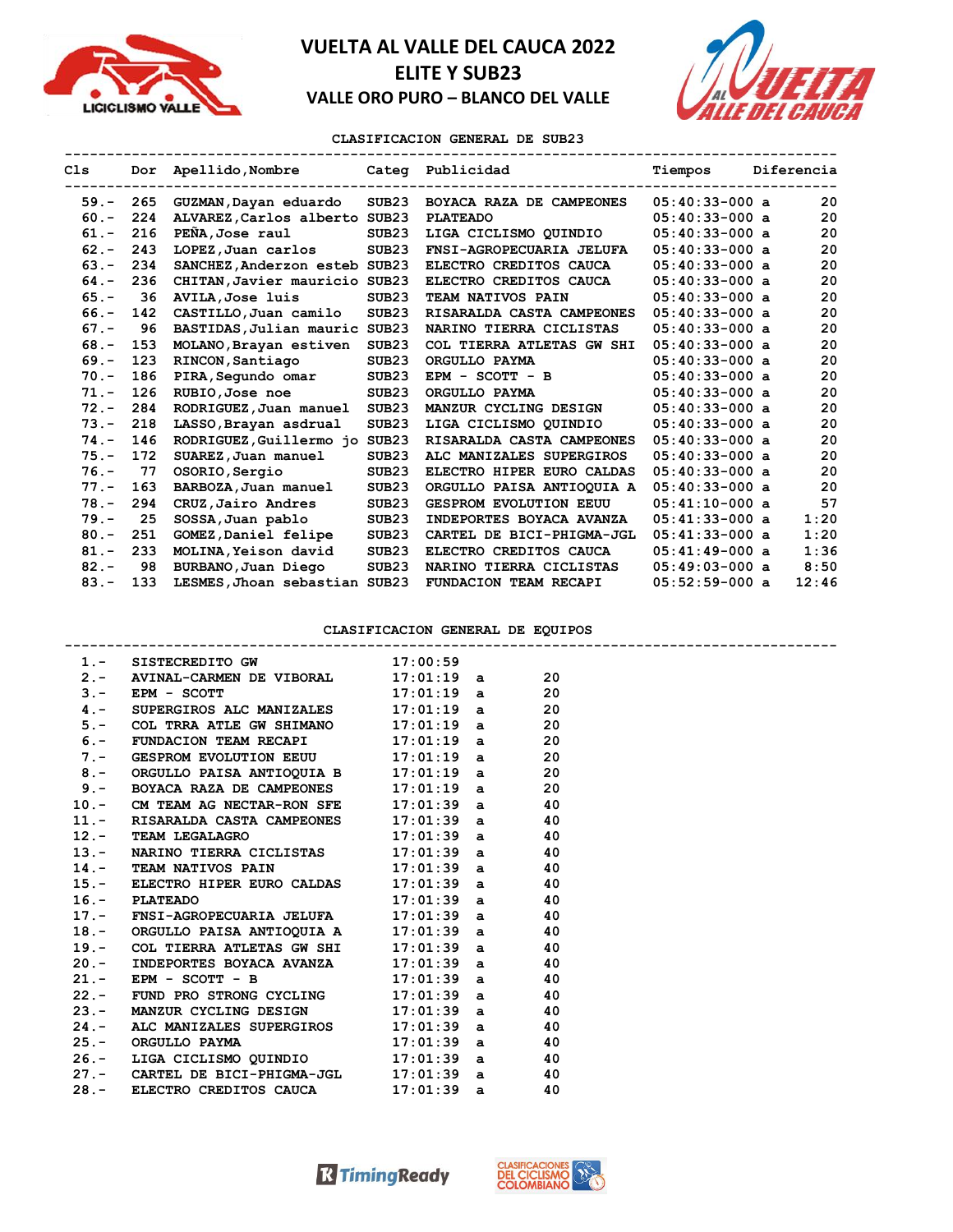



### **CLASIFICACION GENERAL POR PUNTOS**

| 1              | 64  | SAMUDIO,Carlos                | <b>ELITE</b> | 15 Pts |
|----------------|-----|-------------------------------|--------------|--------|
| $\overline{2}$ | 16  | CHIA, Luis carlos             | <b>ELITE</b> | 15 Pts |
| 3              | 8   | RODRIGUEZ, John anderso ELITE |              | 12 Pts |
| 4              | 43  | COLON, Johan antonio          | <b>ELITE</b> | 12 Pts |
| 5              | 63  | GOMEZ, David santiago         | <b>ELITE</b> | 10 Pts |
| 6              | 66  | MOLANO, Julian                | <b>ELITE</b> | 10 Pts |
| 7              | 42  | OSORIO, Juan felipe           | <b>ELITE</b> | 8 Pts  |
| 8              | 226 | GOMEZ,Jonatan                 | SUB23        | 8 Pts  |
| 9              | 131 | ARIZA, Heimarhanz             | <b>ELITE</b> | 7 Pts  |
| 10             | 242 | GUTIERREZ, Daniel anton SUB23 |              | 7 Pts  |
| 11             | 87  | VELEZ, Santiago               | SUB23        | 6 Pts  |
| 12             | 5   | OCHOA, Diego antonio ELITE    |              | 6 Pts  |
| 13             | 263 | LOPEZ,Jimmy yesid             | SUB23        | 5 Pts  |
| 14             | 202 | ANGARITA, Marvin orland ELITE |              | 5 Pts  |
| 15             | 17  | SUAZA, Bernando albeiro ELITE |              | 4 Pts  |
| 16             | 102 | RAMOS,Juan jose               | <b>ELITE</b> | 4 Pts  |
| 17             | 295 | ROMAN, Davinson               | ELITE        | 3 Pts  |
| 18             | 143 | ALZATE, Juan david            | SUB23        | 3 Pts  |
| 19             | 52  | PEÑA, Wilson estiben ELITE    |              | 2 Pts  |
| 20             | 71  | GUTIERREZ, Heberth alej ELITE |              | 2 Pts  |

### **CLASIFICACION GENERAL DE METAS VOLANTES**

|                      | 1 171 | ZAPATA, Alex juan pablo SUB23     |              | 10 Pts |       |  |
|----------------------|-------|-----------------------------------|--------------|--------|-------|--|
| $\mathbf{2}^{\circ}$ | 45    | JARAMILLO, Daniel alexa ELITE     |              |        | 7 Pts |  |
| 3                    | 43    | COLON, Johan antonio              | ELITE        |        | 5 Pts |  |
| 4                    | 164   | RESTREPO, Juan pablo SUB23        |              |        | 5 Pts |  |
| 5                    |       | 242 GUTIERREZ, Daniel anton SUB23 |              |        | 3 Pts |  |
| 6                    | 54    | QUIROZ, Oscar adalberto ELITE     |              |        | 3 Pts |  |
| 7                    |       | 33 BORDA, Brayan yesid            | ELITE        |        | 3 Pts |  |
| 8                    | 5     | OCHOA, Diego antonio ELITE        |              |        | 3 Pts |  |
| 9                    | 62.   | BENAVIDES, Diego andres ELITE     |              |        | 3 Pts |  |
| 10                   | 64    | SAMUDIO, Carlos                   | ELITE        |        | 2 Pts |  |
| 11                   | 63    | GOMEZ, David santiago             | <b>ELITE</b> |        | 2 Pts |  |
|                      |       |                                   |              |        |       |  |



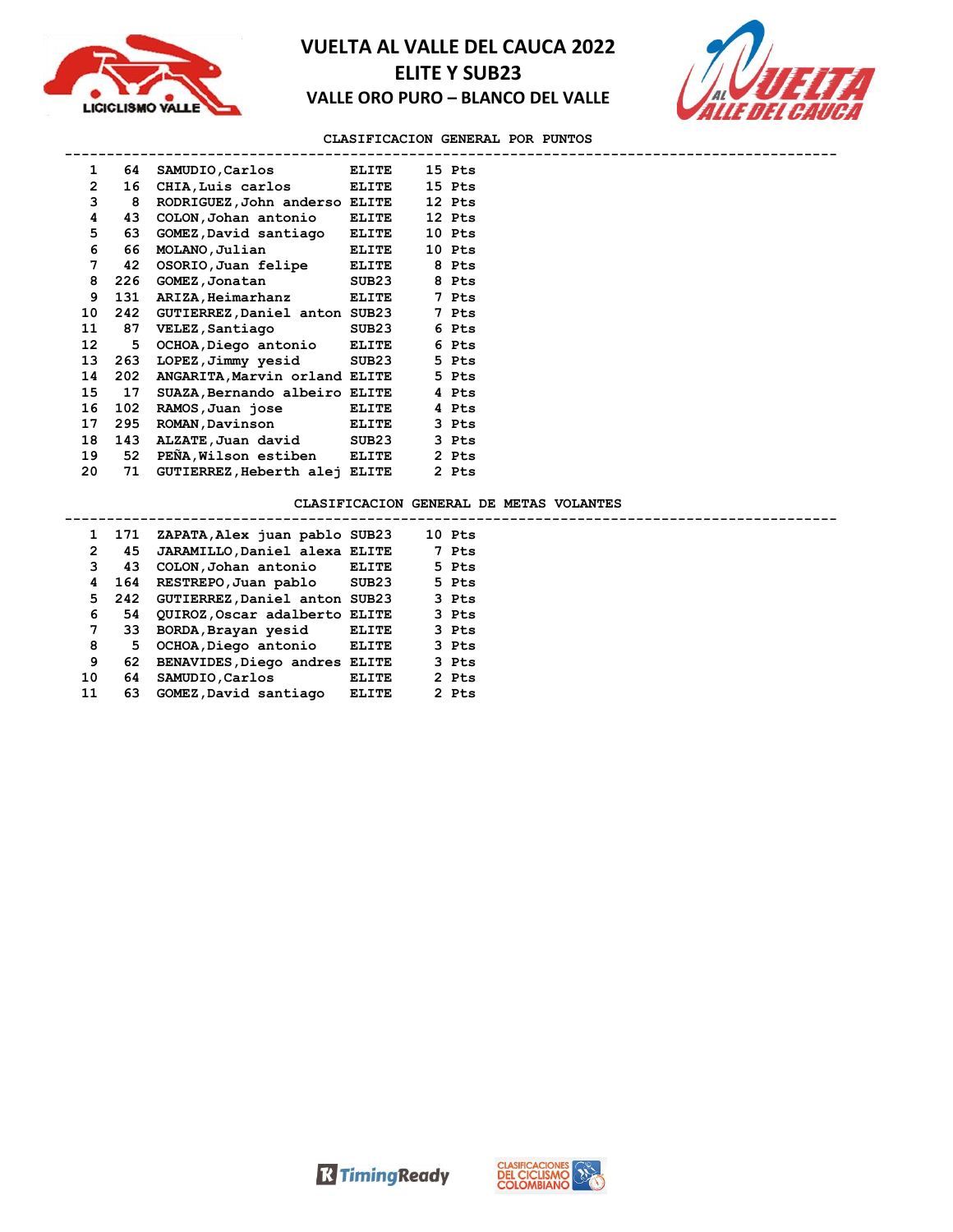



### **BOLETIN JURADO DE COMISARIOS SEGUNDA ETAPA CIRCUITO PRADERA – AGUA CLARA - PRADERA VIERNES 25 DE MARZO DE 2022**

| <b>NO PARTIO:</b> | LOS CORREDORES No 37 Y 262                                                                |
|-------------------|-------------------------------------------------------------------------------------------|
| <b>RETIROS:</b>   | LOS CORREDORES No 4-76-86-106-127-182-208-214-296                                         |
| <b>EXPULSION:</b> | 1. AL CORREDOR No 111 POR NO HACER EL RECORRIDO COMPLETO ART.212007 NUMERAL 7.1           |
|                   | 2. A LOS CORREDORES No 74 Y 293 POR REMOLQUE DESDE VEHICULO ART. 212007 NUMERAL 4.6       |
| <b>SANCIONES:</b> | 1. A LOS CORREDORES No 25 - 72 - 251 - 114 - 141 CON UN MINUTO POR AMPARO PROLONGADO TRAS |
|                   | DE VEHICULO ART. 212007 NUMERAL 4.7                                                       |
| <b>MULTAS:</b>    | 1. CON 100.000 PESOS A LOS CORREDORES No 25 - 72 - 251 - 114 - 141 POR AMPARO PROLONGADO  |
|                   | TRAS DE VEHICULO ART. 212007 NUMERAL 4.7                                                  |
|                   | 2. CON 100.000 PESOS A LOS DIRECTORES DEPORTIVOS DE LOS EQUIPOS                           |
|                   | - EL CARTEL DE LA BICI – PHIGMA – IGL                                                     |
|                   | - ORGULLO PAYMA                                                                           |
|                   | - LICICLISMO QUINDIO                                                                      |

**- INDEPORTES BOYACA AVANZA POR AMPARO PROLONGADO TRAS DE VEHICULO ART. 212007 NUMERAL 4.7**

**3. CON 100.000 PESOS A DIRECTOR DEPORTIVO DEL EQUIPO - ELECTRO HIPER EURO CALDAS, POR REMOLQUE DESDE VEHICULO ART. 212007 NUMERAL 4.6**

**FDO JURADO DE COMISARIOS**

### **TERCERA ETAPA CRI BUGA – LA MAGDALENA – LA HABANA 12.9 KMS SABADO 26 DE MARZO DE 2022**

| <b>HORA DE SALIDA:</b>   | $9:00$ AM                                      |
|--------------------------|------------------------------------------------|
| SITIO DE SALIDA:         | <b>CALLE 4 CON CARRERA 4</b>                   |
| <b>SITIO DE LLEGADA:</b> | PARQUE PRINCIPAL LA HABANA                     |
| PREMIO DE MONTAÑA:       | <b>1. PARQUE DE LA HABANA DE 3RA CATEGORIA</b> |
| <b>CONTROL MEDICO:</b>   | <b>ESCUELA LA HABANA - PARQUE PRINCIPAL</b>    |
| LIMITE DE CLASIFICACIÓN: | 20%                                            |



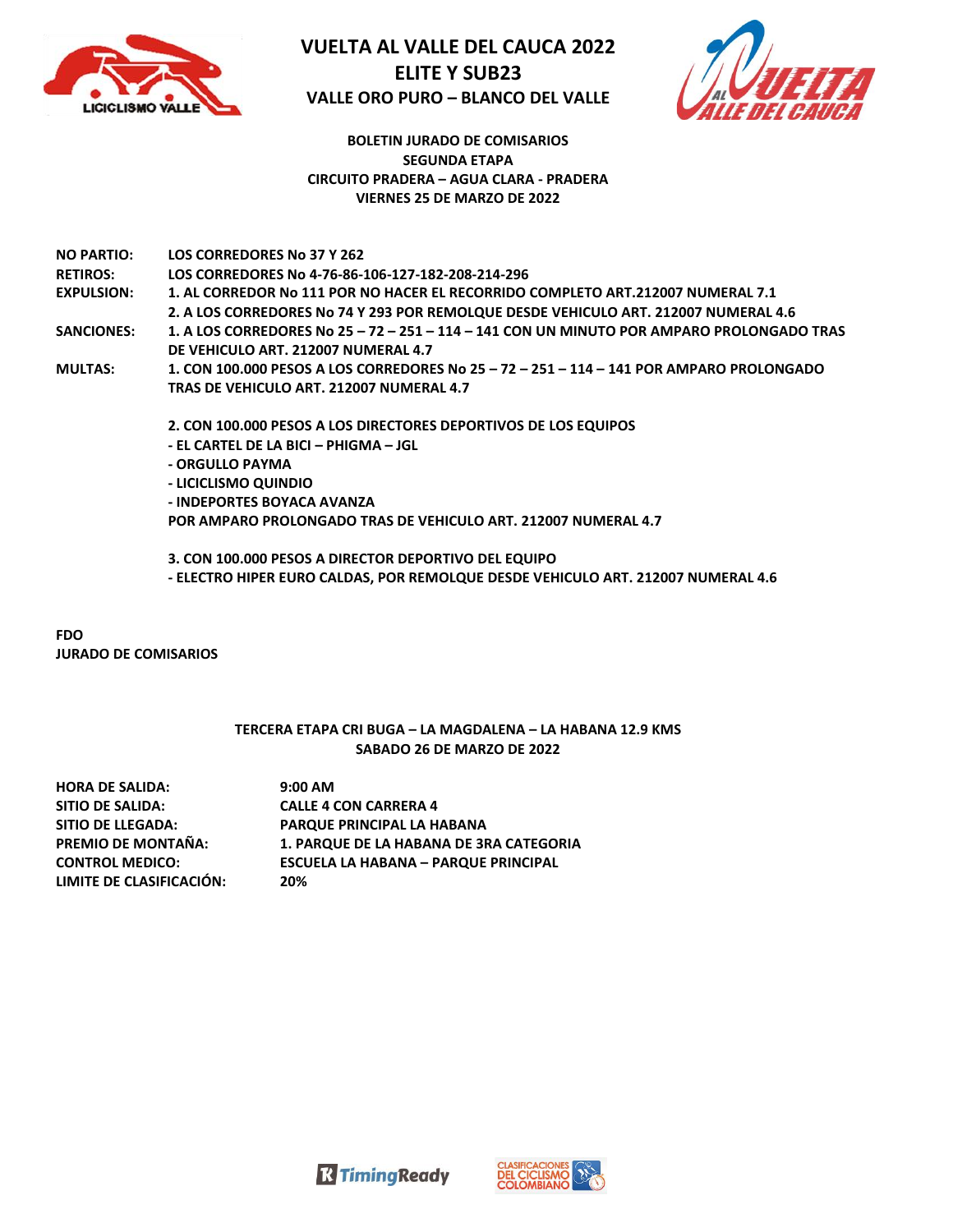



### **BOLETIN DE DIRECCION**

**LA LIGA DE CICLISMO DEL VALLE DEL CAUCA Y LA ORGANIZACIÓN GENERAL DE LA VUELTA AL VALLE "BLANCO DEL VALLE", AGRADECE DE MANERA ESPECIAL A TODOS Y CADA UNA DE LAS PERSONAS QUE HACEN POSIBLE LA REALIZACION DE LA VUELTA.**

**AGRADECIMIENTOS POR EL APOYO A NUESTROS PATROCINADORES, QUE HAN HECHO POSIBLE LA VUELTA AL VALLE, GOBERNACION DEL VALLE, INDERVALLE, INDUSTRIA DE LICORES DEL VALLE, IGUALMENTE A NATIVOS Y EL APOYO QUE HEMOS TENIDO DE LAS ALCALDIAS DE PALMIRA, PRADERA, BUGA Y EL CERRITO.**

**EN LA ETAPA DE HOY QUIERO AGRADECER DE UNA FORMA MUY ESPECIAL A INVIAS POR EL APOYO QUE HEMOS RECIBIDO PARA EL MANEJO VIAL, IGUALMENTE A LAS AUTORIDADES DE POLICIA TRANSITO Y TRANSPORTE EN LA CARRERA, AGRADECERLES INMENSAMENTE, EN CABEZA DEL TENIENTE CORONEL HERNAN CARVAJAL. A LA POLICIA NACIONAL, IGUALMENTE AL TRANSITO DE PRADERA, AL IMDER DE PRADERA, AL ALCALDE, EL DR. JUAQUINO SINISTERRA, AL CONSEJAL DIDIER ZAPATA, AGRADECERLES POR EL APOYO.**

**AGRADECIMIENTO A LOS MEDIOS DE COMUNICACIÓN POR SU APOYO EN LA TRANSMISION Y DIFUSION DE LA VUELTA AL VALLE.**

**GRACIAS,** 

**CORDIAL SALUDO**

**HERNANDO ZULUAGA DIRECTOR GENERAL**

### **CUADRO DE CAMISETAS DE LIDERES**

| <b>CAMISETA</b>             | TITULAR                                 |
|-----------------------------|-----------------------------------------|
| <b>GANADOR DE ETAPA</b>     | <b>LUIS CARLOS CHIA</b>                 |
| <b>IMDER PRADERA</b>        | <b>SUPERGIROS ALC MANIZALES</b>         |
| <b>LIDER GENERAL</b>        | <b>CARLOS SAMUDIO</b>                   |
| <b>SOY VALLE ORO PURO</b>   | <b>SISTECREDITO GW</b>                  |
| <b>LIDER SUB 23</b>         | <b>SANTIAGO VELEZ</b>                   |
| <b>INDEVALLE</b>            | <b>AVINAL-CARMEN DE VIBORAL</b>         |
| <b>LIDER PUNTOS</b>         | <b>CARLOS SAMUDIO</b>                   |
| <b>TISSOT</b>               | <b>SISTECREDITO GW</b>                  |
| <b>LIDER MONTAÑAS</b>       | <b>WILSON PEÑA</b>                      |
| <b>NATIVOS TEAM</b>         | <b>COL TIERRA DE ATLETAS GW SHIMANO</b> |
| <b>LIDER METAS VOLANTES</b> | ALEX JUAN PABLO ZAPATA                  |
| <b>VALLE INVENCIBLE</b>     | <b>ALCALDIA MANIZALES SUPERGIROS</b>    |
| <b>MEJOR VALLECAUCANO</b>   | ALEX JUAN PABLO ZAPATA                  |
| <b>INDERVALLE</b>           | <b>ALCALDIA MANIZALES SUPERGIROS</b>    |
| <b>EXCELENCIA</b>           | <b>DUBAN BOBADILLA</b>                  |
| <b>BLANCO DEL VALLE</b>     | TEAM NATIVOS PAIN                       |



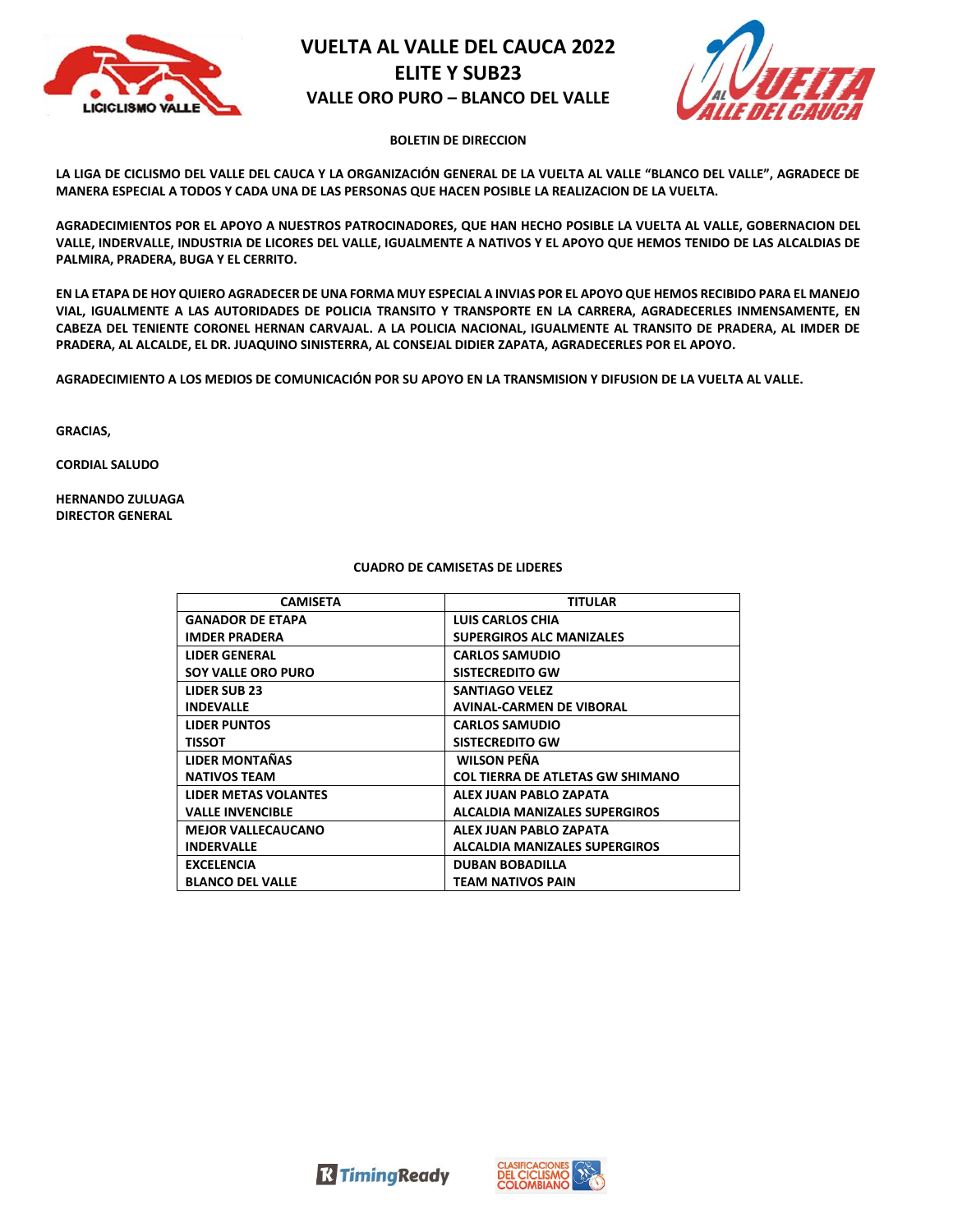



### **ORDEN DE SALIDA CRI BUGA – LA MAGDALENA - BUGA**

| Ord. | H.salida | Dor | Apellido, Nombre         | Categ Publicidad                | Interv.  |
|------|----------|-----|--------------------------|---------------------------------|----------|
| 1    | 09:00:00 | 133 | LESMES, Jhoan sebasti    | SUB23 FUNDACION TEAM RECAPI     | 00:00:00 |
| 2    | 09:00:30 | 98  | BURBANO, Juan Diego      | SUB23 NARINO TIERRA CICLISTAS   | 00:00:30 |
| 3    | 09:01:00 | 233 | MOLINA, Yeison david     | SUB23 ELECTRO CREDITOS CAUCA    | 00:01:00 |
| 4    | 09:01:30 | 251 | GOMEZ, Daniel felipe     | SUB23 CARTEL DE BICI-PHIGMA-JGL | 00:01:30 |
| 5    | 09:02:00 | 114 | RAMIREZ, Ruberth         | ELITE FUND PRO STRONG CYCLING   | 00:02:00 |
| 6    | 09:02:30 | 141 | ARBELAEZ, Juan camilo    | ELITE RISARALDA CASTA CAMPEONES | 00:02:30 |
| 7    | 09:03:00 | 25  | SOSSA, Juan pablo        | SUB23 INDEPORTES BOYACA AVANZA  | 00:03:00 |
| 8    | 09:03:30 | 72  | GUERRERO, Juan esteba    | ELITE ELECTRO HIPER EURO CALDAS | 00:03:30 |
| 9    | 09:04:00 | 294 | CRUZ, Jairo Andres       | SUB23 GESPROM EVOLUTION EEUU    | 00:04:00 |
| 10   | 09:04:30 | 163 | BARBOZA, Juan manuel     | SUB23 ORGULLO PAISA ANTIOQUIA A | 00:04:30 |
| 11   | 09:05:00 | 13  | CHAPARRO, Didier alon    | ELITE SUPERGIROS ALC MANIZALES  | 00:05:00 |
| 12   | 09:05:30 | 285 | HARTRICH, Coulton jam    | ELITE MANZUR CYCLING DESIGN     | 00:05:30 |
| 13   | 09:06:00 | 14  | CARVAJAL, Edwin andre    | ELITE SUPERGIROS ALC MANIZALES  | 00:06:00 |
| 14   | 09:06:30 | 116 | SANDOVAL, Edwin alexa    | ELITE FUND PRO STRONG CYCLING   | 00:06:30 |
| 15   | 09:07:00 | 61  | GUERRERO, Juan diego     | ELITE SISTECREDITO GW           | 00:07:00 |
| 16   | 09:07:30 | 77  | OSORIO, Sergio           | SUB23 ELECTRO HIPER EURO CALDAS | 00:07:30 |
| 17   | 09:08:00 | 297 | MOLINA, Cristhian        | ELITE GESPROM EVOLUTION EEUU    | 00:08:00 |
| 18   | 09:08:30 | 218 | LASSO, Brayan asdrual    | SUB23 LIGA CICLISMO QUINDIO     | 00:08:30 |
| 19   | 09:09:00 | 172 | SUAREZ, Juan manuel      | SUB23 ALC MANIZALES SUPERGIROS  | 00:09:00 |
| 20   | 09:09:30 | 146 | RODRIGUEZ, Guillermo     | SUB23 RISARALDA CASTA CAMPEONES | 00:09:30 |
| 21   | 09:10:00 | 34  | SANCHEZ, Yerson eduar    | ELITE TEAM NATIVOS PAIN         | 00:10:00 |
| 22   | 09:10:30 | 176 | MORENO, Salvador         | ELITE ALC MANIZALES SUPERGIROS  | 00:10:30 |
| 23   | 09:11:00 | 284 | RODRIGUEZ, Juan manue    | SUB23 MANZUR CYCLING DESIGN     | 00:11:00 |
| 24   | 09:11:30 | 126 | RUBIO, Jose noe          | SUB23 ORGULLO PAYMA             | 00:11:30 |
| 25   | 09:12:00 | 113 | QUETAMA, Yeison ubarl    | ELITE FUND PRO STRONG CYCLING   | 00:12:00 |
| 26   | 09:12:30 | 186 | PIRA, Segundo omar       | SUB23 EPM - SCOTT - B           | 00:12:30 |
| 27   | 09:13:00 | 36  | <b>AVILA, Jose luis</b>  | SUB23 TEAM NATIVOS PAIN         | 00:13:00 |
| 28   | 09:13:30 | 96  | BASTIDAS, Julian maur    | SUB23 NARINO TIERRA CICLISTAS   | 00:13:30 |
| 29   | 09:14:00 | 123 | RINCON, Santiago         | SUB23 ORGULLO PAYMA             | 00:14:00 |
| 30   | 09:14:30 | 153 | MOLANO, Brayan estive    | SUB23 COL TIERRA ATLETAS GW SHI | 00:14:30 |
| 31   | 09:15:00 | 142 | CASTILLO, Juan camilo    | SUB23 RISARALDA CASTA CAMPEONES | 00:15:00 |
| 32   | 09:15:30 | 3   | SUAREZ, Juan pablo       | ELITE EPM - SCOTT               | 00:15:30 |
| 33   | 09:16:00 | 175 | MACA, Leison damian      | ELITE ALC MANIZALES SUPERGIROS  | 00:16:00 |
| 34   | 09:16:30 | 236 | CHITAN, Javier mauric    | SUB23 ELECTRO CREDITOS CAUCA    | 00:16:30 |
| 35   | 09:17:00 | 101 | QUICENO, Luis hernan     | ELITE TEAM LEGALAGRO            | 00:17:00 |
| 36   | 09:17:30 | 12  | MARTINEZ, Luis miquel    | ELITE SUPERGIROS ALC MANIZALES  | 00:17:30 |
| 37   | 09:18:00 | 203 | OSORIO, Edison estefa    | ELITE CM TEAM AG NECTAR-RON SFE | 00:18:00 |
| 38   | 09:18:30 | 173 | RUIZ, Alejandro          | ELITE ALC MANIZALES SUPERGIROS  | 00:18:30 |
| 39   | 09:19:00 | 234 | SANCHEZ, Anderzon est    | SUB23 ELECTRO CREDITOS CAUCA    | 00:19:00 |
| 40   | 09:19:30 | 53  | MENDOZA, Omar alberto    | ELITE COL TRRA ATLE GW SHIMANO  | 00:19:30 |
| 41   | 09:20:00 | 252 | RESTREPO, Cristian ca    | ELITE CARTEL DE BICI-PHIGMA-JGL | 00:20:00 |
| 42   | 09:20:30 | 81  | CARDONA, Julian          | ELITE AVINAL-CARMEN DE VIBORAL  | 00:20:30 |
| 43   | 09:21:00 | 243 | LOPEZ, Juan carlos       | SUB23 FNSI-AGROPECUARIA JELUFA  | 00:21:00 |
| 44   | 09:21:30 | 265 | GUZMAN, Dayan eduardo    | SUB23 BOYACA RAZA DE CAMPEONES  | 00:21:30 |
| 45   | 09:22:00 | 224 | ALVAREZ, Carlos alber    | SUB23 PLATEADO                  | 00:22:00 |
| 46   | 09:22:30 | 255 | BAEZ, Brayan             | ELITE CARTEL DE BICI-PHIGMA-JGL | 00:22:30 |
| 47   | 09:23:00 | 216 | PEÑA, Jose raul          | SUB23 LIGA CICLISMO QUINDIO     | 00:23:00 |
| 48   | 09:23:30 | 237 | ORTIZ, Daniel            | ELITE ELECTRO CREDITOS CAUCA    | 00:23:30 |
| 49   | 09:24:00 | 26  | VARGAS, Adrian enriqu    | ELITE INDEPORTES BOYACA AVANZA  | 00:24:00 |
| 50   | 09:24:30 | 32  | APARICIO, Jair antoni    | ELITE TEAM NATIVOS PAIN         | 00:24:30 |
| 51   | 09:25:00 | 22  | FERNANDEZ, Oscar hern    | SUB23 INDEPORTES BOYACA AVANZA  | 00:25:00 |
| 52   | 09:25:30 | 177 | NAVARRO, Royner          | ELITE ALC MANIZALES SUPERGIROS  | 00:25:30 |
| 53   | 09:26:00 | 41  | GIL, Angel alexander     | ELITE ORGULLO PAISA ANTIOQUIA B | 00:26:00 |
| 54   | 09:26:30 | 46  | CASTAÑO, Sebastian al    | ELITE ORGULLO PAISA ANTIOQUIA B | 00:26:30 |
| 55   | 09:27:00 | 117 | <b>ECHEVERRY, Isaias</b> | ELITE FUND PRO STRONG CYCLING   | 00:27:00 |
| 56   | 09:27:30 | 227 | CANAS, Estiven           | SUB23 PLATEADO                  | 00:27:30 |
| 57   | 09:28:00 | 244 | MEDINA, Cesar augusto    | SUB23 FNSI-AGROPECUARIA JELUFA  | 00:28:00 |



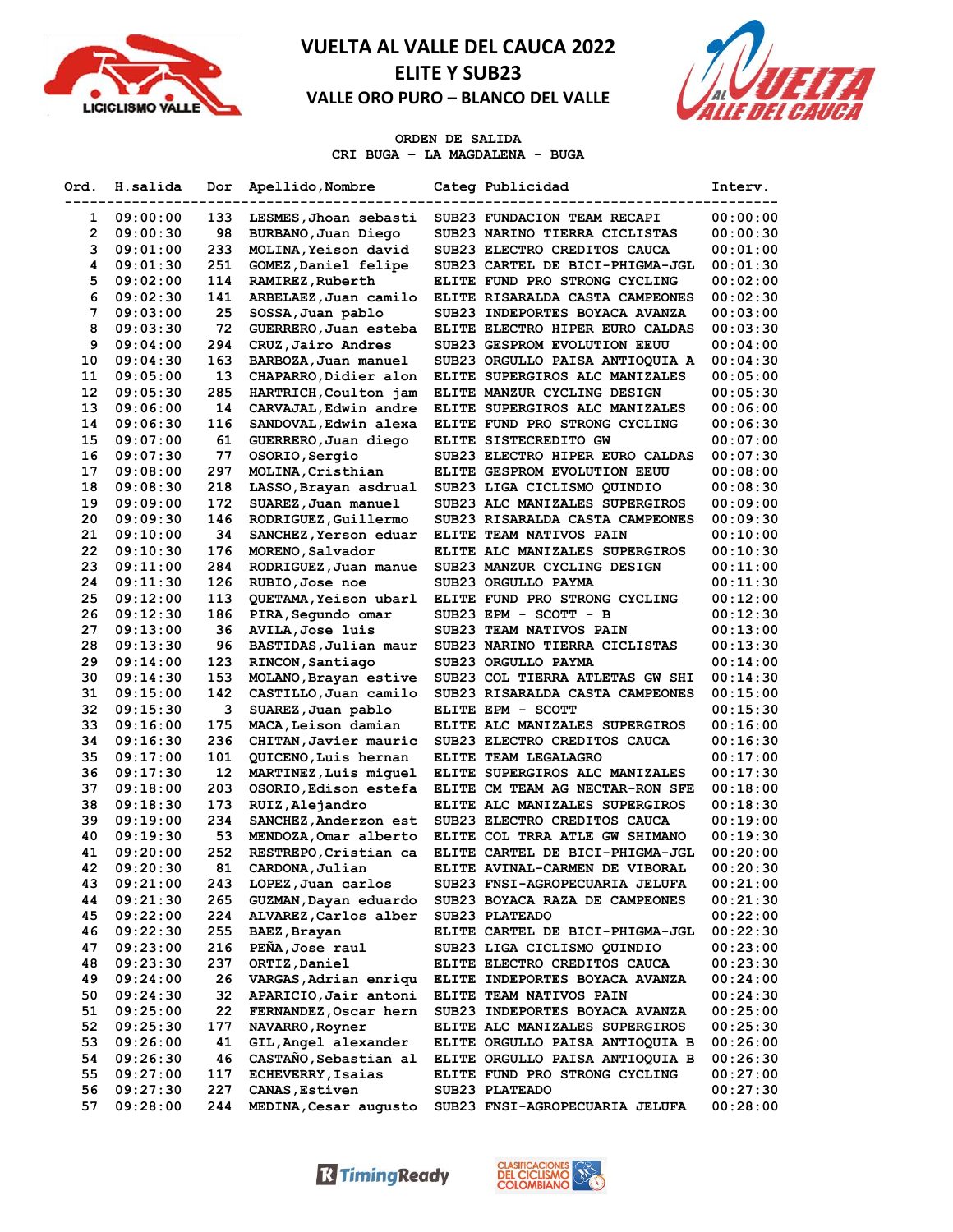



### **ORDEN DE SALIDA CRI BUGA – LA MAGDALENA - BUGA**

| Ord. | H.salida | Dor | Apellido, Nombre          | Categ Publicidad                | Interv.  |
|------|----------|-----|---------------------------|---------------------------------|----------|
| 58   | 09:28:30 | 35  | ABRIL, Jhon alexander     | ELITE TEAM NATIVOS PAIN         | 00:28:30 |
| 59   | 09:29:00 | 135 | RIVERA, Hector sebast     | ELITE FUNDACION TEAM RECAPI     | 00:29:00 |
| 60   | 09:29:30 | 183 | HERRERA, Manuel david     | SUB23 EPM - SCOTT - B           | 00:29:30 |
| 61   | 09:30:00 | 51  | ATAPUMA, Jhon darwin      | ELITE COL TRRA ATLE GW SHIMANO  | 00:30:00 |
| 62   | 09:30:30 | 136 | PINILLA, Juan pablo       | SUB23 FUNDACION TEAM RECAPI     | 00:30:30 |
| 63   | 09:31:00 | 18  | RINCON, Yeison alejan     | ELITE SUPERGIROS ALC MANIZALES  | 00:31:00 |
| 64   | 09:31:30 | 92  | CASTRO, Marlon fernan     | SUB23 NARINO TIERRA CICLISTAS   | 00:31:30 |
| 65   | 09:32:00 | 44  | OSORIO, Frank yair        | ELITE ORGULLO PAISA ANTIOQUIA B | 00:32:00 |
| 66   | 09:32:30 | 225 | MARIN, Santiago           | SUB23 PLATEADO                  | 00:32:30 |
| 67   | 09:33:00 | 231 | RUIZ, Brayan fernando     | SUB23 ELECTRO CREDITOS CAUCA    | 00:33:00 |
|      |          | 254 |                           | SUB23 CARTEL DE BICI-PHIGMA-JGL |          |
| 68   | 09:33:30 | 118 | ALBARRACIN, Sebastian     | SUB23 FUND PRO STRONG CYCLING   | 00:33:30 |
| 69   | 09:34:00 |     | JOSSA, Carlos Stiven      |                                 | 00:34:00 |
| 70   | 09:34:30 | 292 | CARVAJAL, Hugo leandr     | SUB23 GESPROM EVOLUTION EEUU    | 00:34:30 |
| 71   | 09:35:00 | 124 | TABARES, Julio cesar      | SUB23 ORGULLO PAYMA             | 00:35:00 |
| 72   | 09:35:30 | 11  | GONZALEZ, Javier stev     | ELITE SUPERGIROS ALC MANIZALES  | 00:35:30 |
| 73   | 09:36:00 | 154 | OLAVE, Jhon alexander     | SUB23 COL TIERRA ATLETAS GW SHI | 00:36:00 |
| 74   | 09:36:30 | 147 | VIRGUEZ, Brayan santi     | SUB23 RISARALDA CASTA CAMPEONES | 00:36:30 |
| 75   | 09:37:00 | 162 | <b>ECHAVARRIA, Alonso</b> | SUB23 ORGULLO PAISA ANTIOQUIA A | 00:37:00 |
| 76   | 09:37:30 | 6   | MUÑOZ, Cristian camil     | ELITE EPM - SCOTT               | 00:37:30 |
| 77   | 09:38:00 | 228 | LOPERA, Juan pablo        | SUB23 PLATEADO                  | 00:38:00 |
| 78   | 09:38:30 | 15  | TABARES, Jordan felip     | ELITE SUPERGIROS ALC MANIZALES  | 00:38:30 |
| 79   | 09:39:00 | 264 | PATIÑO, Edwin alejand     | SUB23 BOYACA RAZA DE CAMPEONES  | 00:39:00 |
| 80   | 09:39:30 | 291 | GONZALEZ, Juan pablo      | SUB23 GESPROM EVOLUTION EEUU    | 00:39:30 |
| 81   | 09:40:00 | 185 | CONTRERAS, Juan Sebas     | SUB23 EPM - SCOTT - B           | 00:40:00 |
| 82   | 09:40:30 | 206 | OSORNO, Mateo             | SUB23 CM TEAM AG NECTAR-RON SFE | 00:40:30 |
| 83   | 09:41:00 | 95  | RIASCO, JUAN FELIPE       | SUB23 NARINO TIERRA CICLISTAS   | 00:41:00 |
| 84   | 09:41:30 | 245 | GIRALDO, Oscar eduard     | SUB23 FNSI-AGROPECUARIA JELUFA  | 00:41:30 |
| 85   | 09:42:00 | 205 | CARDONA, Julian           | SUB23 CM TEAM AG NECTAR-RON SFE | 00:42:00 |
| 86   | 09:42:30 | 246 | GONZALEZ, Roman           | SUB23 FNSI-AGROPECUARIA JELUFA  | 00:42:30 |
| 87   | 09:43:00 | 165 | RENDON, Juan tito         | SUB23 ORGULLO PAISA ANTIOQUIA A | 00:43:00 |
| 88   | 09:43:30 | 151 | FLOREZ, Frank sebasti     | SUB23 COL TIERRA ATLETAS GW SHI | 00:43:30 |
| 89   | 09:44:00 | 75  | URAN, Carlos alberto      | ELITE ELECTRO HIPER EURO CALDAS | 00:44:00 |
| 90   | 09:44:30 | 94  | MORA, David camilo        | SUB23 NARINO TIERRA CICLISTAS   | 00:44:30 |
| 91   | 09:45:00 | 174 | AMADOR, Juan jose         | ELITE ALC MANIZALES SUPERGIROS  | 00:45:00 |
| 92   | 09:45:30 | 105 | <b>JARAMILLO, MATEO</b>   | ELITE TEAM LEGALAGRO            | 00:45:30 |
| 93   | 09:46:00 | 215 | SALAZAR, Miquel alber     | ELITE LIGA CICLISMO QUINDIO     | 00:46:00 |
| 94   | 09:46:30 | 221 | GOMEZ, Yeison arley       | ELITE PLATEADO                  | 00:46:30 |
| 95   | 09:47:00 | 222 | VILLADA, Juan esteban     | ELITE PLATEADO                  | 00:47:00 |
| 96   | 09:47:30 | 83  | TORO, Felipe              | SUB23 AVINAL-CARMEN DE VIBORAL  | 00:47:30 |
| 97   | 09:48:00 | 104 | GARCIA, Nicolas david     | ELITE TEAM LEGALAGRO            | 00:48:00 |
| 98   | 09:48:30 | 1   | CONTRERAS, Rodrigo        | ELITE EPM - SCOTT               | 00:48:30 |
| 99   | 09:49:00 | 155 | CASTRO, Yonatan andre     | SUB23 COL TIERRA ATLETAS GW SHI | 00:49:00 |
| 100  | 09:49:30 | 152 | PORRAS, Johan fernand     | SUB23 COL TIERRA ATLETAS GW SHI | 00:49:30 |
| 101  | 09:50:00 | 223 | SANCHEZ, Kevin steven     | SUB23 PLATEADO                  | 00:50:00 |
| 102  | 09:50:30 | 241 | ESPINEL, Erin fabian      | SUB23 FNSI-AGROPECUARIA JELUFA  | 00:50:30 |
| 103  | 09:51:00 | 84  | VALENCIA, Uber david      | SUB23 AVINAL-CARMEN DE VIBORAL  | 00:51:00 |
| 104  | 09:51:30 | 38  | FORERO, Juan david        | SUB23 TEAM NATIVOS PAIN         | 00:51:30 |
| 105  | 09:52:00 | 201 | MUÑOZ, Edison             | ELITE CM TEAM AG NECTAR-RON SFE | 00:52:00 |
| 106  | 09:52:30 | 281 | SANCHEZ, Julian andre     | SUB23 MANZUR CYCLING DESIGN     | 00:52:30 |
| 107  | 09:53:00 | 134 | VARGAS, Marlon camilo     | ELITE FUNDACION TEAM RECAPI     | 00:53:00 |
| 108  | 09:53:30 | 253 | CASALLAS, Daniel rica     | SUB23 CARTEL DE BICI-PHIGMA-JGL | 00:53:30 |
| 109  | 09:54:00 | 55  | VALLEJOS, Juan pablo      | ELITE COL TRRA ATLE GW SHIMANO  | 00:54:00 |
| 110  | 09:54:30 | 207 | GOMEZ, Manuel de jesu     | SUB23 CM TEAM AG NECTAR-RON SFE | 00:54:30 |
| 111  | 09:55:00 | 73  | RAMIREZ, John stiven      | SUB23 ELECTRO HIPER EURO CALDAS | 00:55:00 |
| 112  | 09:55:30 | 21  | URIAN, Jose misael        | SUB23 INDEPORTES BOYACA AVANZA  | 00:55:30 |
| 113  | 09:56:00 | 122 | ALVAREZ, Johan david      | SUB23 ORGULLO PAYMA             | 00:56:00 |
| 114  | 09:56:30 | 261 | RONDON, Edwar             | SUB23 BOYACA RAZA DE CAMPEONES  | 00:56:30 |